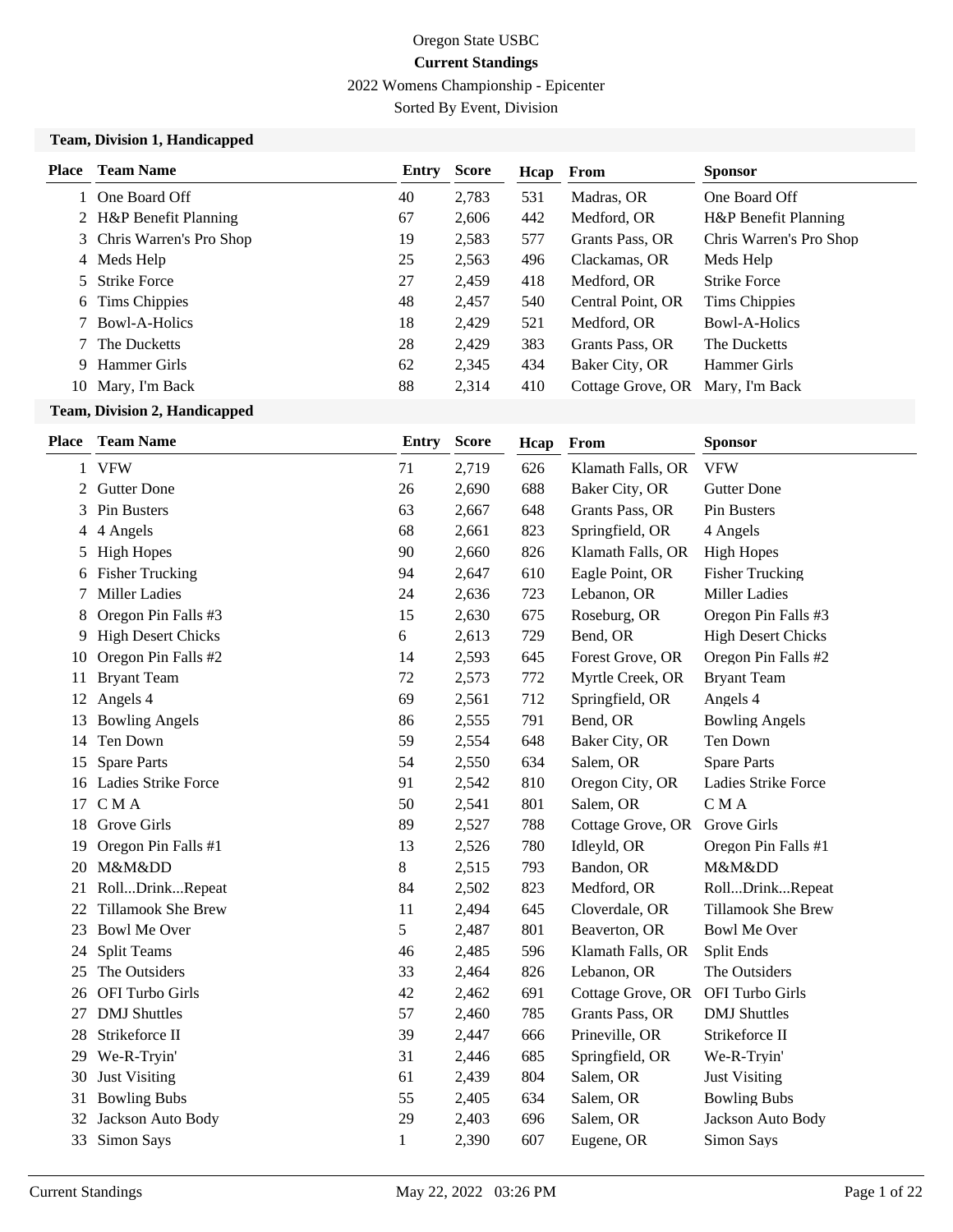2022 Womens Championship - Epicenter

Sorted By Event, Division

### **Team, Division 2, Handicapped**

| <b>Place</b>   | <b>Team Name</b>        | Entry | <b>Score</b> | Hcap | From            | <b>Sponsor</b>              |
|----------------|-------------------------|-------|--------------|------|-----------------|-----------------------------|
|                | 34 Brotherton Pipe Line | 32    | 2,386        | 796  | Grants Pass, OR | <b>Brotherton Pipe Line</b> |
|                | 35 NE Oregon Ladies     | 21    | 2,379        | 696  | La Grande, OR   | NE Oregon Ladies            |
|                | 36 Milwaukie Ladies     | 9     | 2,369        | 828  | Molalla, OR     | Milwaukie Ladies            |
| 37             | James Gang              | 73    | 2,345        | 734  | Lebanon, OR     | James Gang                  |
|                | 38 Split Shifters       | 80    | 2,319        | 637  | Coos Bay, OR    | <b>Split Shifters</b>       |
|                | 39 Lundry Construction  | 30    | 2,293        | 774  | Dillard, OR     | <b>Lundry Construction</b>  |
|                | 40 Mines in the Gutter  | 64    | 2,174        | 680  | Redmond, OR     | Mines in the Gutter         |
| 41             | Queen Agers             | ┑     | 2,094        | 731  | White City, OR  | Queen Agers                 |
| <b>CONTENT</b> |                         |       |              |      |                 |                             |

#### **Team, Division 3, Handicapped**

| <b>Place</b>   | <b>Team Name</b>                | Entry          | <b>Score</b> | Hcap | From              | <b>Sponsor</b>              |
|----------------|---------------------------------|----------------|--------------|------|-------------------|-----------------------------|
|                | 1 Firebird 1                    | 52             | 2,709        | 950  | Salem, OR         | Firebird 1                  |
| $\overline{c}$ | <b>Touchstone Engraving</b>     | 60             | 2,707        | 953  | Roseburg, OR      | Touchstone Engraving        |
| 3              | Oregon Pin Falls #4             | 16             | 2,676        | 855  | Winston, OR       | Oregon Pin Falls #4         |
| 4              | Nendel Seed Storage             | 82             | 2,643        | 842  | Lebanon, OR       | Nendel Seed Storage         |
| 5              | Ups and Downs                   | 38             | 2,615        | 866  | Bend, OR          | Ups and Downs               |
| 6              | Near Misses                     | 92             | 2,611        | 909  | Klamath Falls, OR | Near Misses                 |
| 7              | Kiss My Average                 | 85             | 2,569        | 882  | Central Point, OR | Kiss My Average             |
| 8              | Mothers & Daughters             | 49             | 2,547        | 953  | Salem, OR         | Mothers & Daughters         |
| 9              | Golden Girls                    | 3              | 2,536        | 985  | Yoncalla, OR      | Golden Girls                |
| 10             | Just Us                         | 78             | 2,529        | 893  | North Bend, OR    | Just Us                     |
| 11             | 3 Beavs & a Quack               | 74             | 2,520        | 1034 | Corvallis, OR     | 3 Beavs & a Quack           |
| 12             | Who Cares                       | 20             | 2,517        | 874  | Coquille, OR      | Who Cares                   |
| 13             | <b>Having Fun</b>               | $\overline{2}$ | 2,509        | 834  | Seal Rock, OR     | Having Fun                  |
|                | 14 Lucky Ladies                 | 17             | 2,502        | 885  | Damascus, OR      | <b>Lucky Ladies</b>         |
| 14             | <b>Bowling Broads</b>           | 34             | 2,502        | 1009 | Klamath Falls, OR | <b>Bowling Broads</b>       |
| 16             | Cavewomen                       | 23             | 2,499        | 945  | Glendale, OR      | Cavewomen                   |
| 17             | San George Estates              | 10             | 2,488        | 907  | Central Point, OR | San George Estates          |
| 18             | We've Been Framed               | 51             | 2,480        | 953  | Salem, OR         | We've Been Framed           |
| 19             | Farell-Utley                    | 36             | 2,478        | 923  | Lakeview, OR      | Farell-Utley                |
| 20             | <b>Tillamook Country Smoker</b> | 70             | 2,466        | 834  | Tillamook, OR     | Tillamook Country Smoker    |
| 21             | <b>Beach Bums</b>               | 79             | 2,451        | 855  | North Bend, OR    | <b>Beach Bums</b>           |
| 22             | McCurdy Team                    | 75             | 2,444        | 918  | Salem, OR         | McCurdy Team                |
| 23             | <b>Bend Sassy Galz</b>          | 37             | 2,441        | 1053 | Bend, OR          | <b>Bend Sassy Galz</b>      |
| 24             | Dragonflies                     | 12             | 2,435        | 1020 | Corvallis, OR     | Dragonflies                 |
| 25             | Jennifer Sieg Insurance         | 81             | 2,416        | 901  | Medford, OR       | Jennifer Sieg Insurance     |
| 26             | <b>Ingalls Team</b>             | 47             | 2,411        | 885  | Junction City, OR | <b>Ingalls Team</b>         |
| 27             | <b>Compton Construction</b>     | 76             | 2,391        | 866  | Cheshire, OR      | <b>Compton Construction</b> |
| 28             | Artesians Well                  | 66             | 2,386        | 923  | Lebanon, OR       | Artesians Well              |
| 29             | Northgate Gals                  | 53             | 2,367        | 969  | Salem, OR         | Northgate Gals              |
| 30             | <b>Happy Feet</b>               | 77             | 2,361        | 931  | Springfield, OR   | <b>Happy Feet</b>           |
| 31             | Good Time Gals                  | 41             | 2,359        | 834  | Portland, OR      | Good Time Gals              |
| 32             | Just for Fun                    | 83             | 2,314        | 880  | Salem, OR         | Just for Fun                |
| 33             | <b>Lucky Strikes</b>            | 43             | 2,307        | 993  | Albany, OR        | <b>Lucky Strikes</b>        |
| 34             | Pratum Gals                     | 56             | 2,302        | 864  | Salem, OR         | Pratum Gals                 |
|                | 35 Pin Spinners                 | 58             | 2,291        | 866  | Sisters, OR       | Pin Spinners                |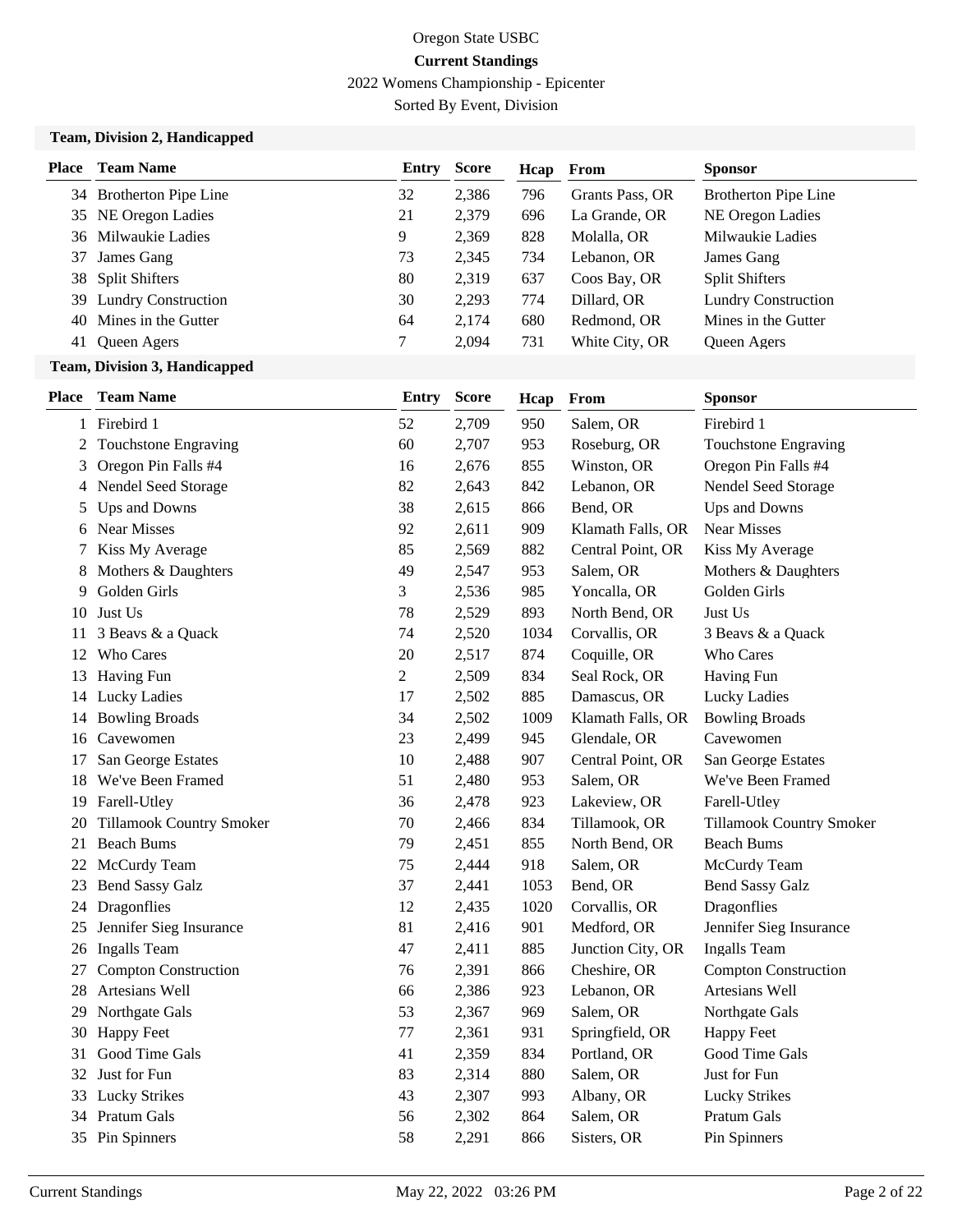2022 Womens Championship - Epicenter

Sorted By Event, Division

### **Doubles, Division 1, Handicapped**

| <b>Place</b> | <b>Team Name</b>                            | <b>Entry</b> | <b>Score</b> | Hcap    | From              | <b>Sponsor</b>          |
|--------------|---------------------------------------------|--------------|--------------|---------|-------------------|-------------------------|
|              | 1 Moon Sarah \ Moon Karen                   | 16           | 1,398        | 286     | Winston, OR       | Oregon Pin Falls #4     |
| 2            | Berry Walda \ Olsen Deanna R.               | 40           | 1,366        | 191     | Madras, OR        | One Board Off           |
| 3            | (Moss) Parker Jenna \ Miller Heather A.     | 15           | 1,364        | 256     | Roseburg, OR      | Oregon Pin Falls #3     |
|              | 4 Pace Barbara L. \ Ball Trena J.           | 67           | 1,362        | 245     | Medford, OR       | H&P Benefit Planning    |
| 5            | Kwandt Robin J. \ Saldana Jennifer S.       | 89           | 1,348        | 297     | Cottage Grove, OR | Grove Girls             |
| 6            | Weston Melanie R. \ Meduna Darmel J.        | 69           | 1,340        | 297     | Springfield, OR   | Angels 4                |
|              | 6 Lohan Vickie D. \ Bishop Angelina M.      | 19           | 1,340        | 267     | Grants Pass, OR   | Chris Warren's Pro Shop |
| 8            | Amaral Gloria P. \ Baerman Debbie M.        | $28\,$       | 1,339        | 180     | Grants Pass, OR   | The Ducketts            |
| 9            | Cates Suzy \ Wilson Valerie                 | 62           | 1,335        | 226     | Baker City, OR    | Hammer Girls            |
|              | 10 LaMar Elisabeth E. \ Herron Nancy M.     | 54           | 1,325        | 280     | Salem, OR         | <b>Spare Parts</b>      |
|              | 10 Driggs Jan E. \ Erdelyi Kimann A.        | 25           | 1,325        | 264     | Clackamas, OR     | Meds Help               |
| 12           | Schmaling Sherri L. \ Mcfarland Lori M.     | 25           | 1,320        | 232     | Clackamas, OR     | Meds Help               |
| 13           | Marchant Peggy E. \ Olson Kate M.           | 45           | 1,319        | 159     | Medford, OR       | <b>Strike Force</b>     |
| 14           | Erlandson Kathy C. \ Marchant Peggy E.      | 27           | 1,303        | 221     | Medford, OR       | <b>Strike Force</b>     |
|              | 15 Hurliman Christine L. \ Bundy Valerie E. | 11           | 1,299        | 272     | Cloverdale, OR    | Tillamook She Brew      |
| 16           | Barclay Dorothy Jo \ Webb Lori              | 59           | 1,296        | 256     | Baker City, OR    | Ten Down                |
| 17           | Clark Natalie R. \ Williams Tiffanie J.     | 88           | 1,272        | 124     | Cottage Grove, OR | Mary, I'm Back          |
|              | 18 Bell Jodi L. \ Henderson Barbara S.      | 67           | 1,265        | 197     | Medford, OR       | H&P Benefit Planning    |
| 19           | Milburn Lerae M. \ McKenzie Heather J.      | 48           | 1,264        | $207\,$ | Central Point, OR | <b>Tims Chippies</b>    |
| 20           | Woodall Lynda \ Olson Kate M.               | 27           | 1,263        | 197     | Medford, OR       | <b>Strike Force</b>     |
| 21           | Alter Brianna M. \ Waggener Ashley M.       | 71           | 1,262        | 221     | Klamath Falls, OR | <b>VFW</b>              |
| 22           | Edmonds K J. $\{\$ Marchant Peggy E.        | 21           | 1,260        | 275     | La Grande, OR     | NE Oregon Ladies        |
| 23           | Stearns-Swift Delores M. \ Moore Nancy L.   | 64           | 1,257        | 294     | Redmond, OR       | Mines in the Gutter     |
|              | 24 Fait Linda S. \ Marchant Peggy E.        | 18           | 1,248        | 186     | Medford, OR       | <b>Bowl-A-Holics</b>    |
| 25           | Mikesell Donna M. \ Waggener Ashley M.      | 71           | 1,246        | 294     | Klamath Falls, OR | <b>VFW</b>              |
|              | 26 Grimes Joan \ Fisher Shannon G.          | 94           | 1,245        | 243     | Eagle Point, OR   | <b>Fisher Trucking</b>  |
| 27           | Bass Sharon L. \ Curry Summer D.            | 62           | 1,243        | 207     | Baker City, OR    | Hammer Girls            |
|              | 28 Parker Joy K. \ Hunter Cassandra L.      | 24           | 1,220        | 253     | Lebanon, OR       | <b>Miller Ladies</b>    |
| 29           | Baker Amanda M. \Phillips Patsy J.          | 28           | 1,217        | 202     | Grants Pass, OR   | The Ducketts            |
| 30           | Nichols Linda J. \ Venable Jan              | 80           | 1,180        | 288     | Coos Bay, OR      | <b>Split Shifters</b>   |
| 31           | Woodall Lynda \ Erlandson Kathy C.          | 45           | 1,144        | 259     | Medford, OR       | <b>Strike Force</b>     |
|              | 32 Armstead Crystal M. \ Marchant Peggy E.  | 44           | 1,122        | 191     | Medford, OR       | <b>Bowl-A-Holics</b>    |
|              | 33 VanCurler Erin L. \ Denson Tracy A.      | 1            | 1,100        | 216     | Eugene, OR        | Simon Says              |
|              | Doubles Division 7 Handisonned              |              |              |         |                   |                         |

#### **Doubles, Division 2, Handicapped**

| Place | <b>Team Name</b>                                         | Entry | Score | Hcap | From                              | <b>Sponsor</b>          |
|-------|----------------------------------------------------------|-------|-------|------|-----------------------------------|-------------------------|
|       | 1 Mullins Sondra K. \ Humphrey Jordan M.                 | 93    | 1,451 | 383  | Cottage Grove, OR                 | <b>Humphrey Doubles</b> |
|       | 2 Hunt Danielle (Dani) R. \ Fillmore Vicki A.            | 85    | 1,420 | 356  | Central Point, OR                 | Kiss My Average         |
|       | 3 Dillon Judy P. $\Im$ Smith Katie                       | 40    | 1.403 | 340  | Madras, OR                        | One Board Off           |
|       | 4 Pitts Shana M. \ Wagner Calina A.                      | 90    | 1.390 | 399  | Klamath Falls, OR                 | High Hopes              |
|       | 5 Fox Cheryl A. \ Pruitt Marlana G.                      | 84    | 1,381 | 418  | Medford, OR                       | RollDrinkRepeat         |
|       | 6 Plumlee Carol K. \ Brady Ruth                          | 72    | 1,368 | 413  | Myrtle Creek, OR                  | <b>Bryant Team</b>      |
|       | 7 Drake-Holbrook Kristen L. \ Ingerman<br><b>Brianna</b> | 46    | 1,354 | 402  | Klamath Falls, OR                 | Split Ends              |
|       | 8 Shepherd Stephanie M. \ Burritt Kay L.                 | 26    | 1,350 | 353  | Baker City, OR                    | <b>Gutter Done</b>      |
|       | 9 Bond Cherese F. \ Riser Linda                          | 64    | 1,345 | 386  | Redmond, OR                       | Mines in the Gutter     |
|       | 10 Berry Pamela M. \ Buchko Therese R.                   | 42    | 1,344 | 386  | Cottage Grove, OR OFI Turbo Girls |                         |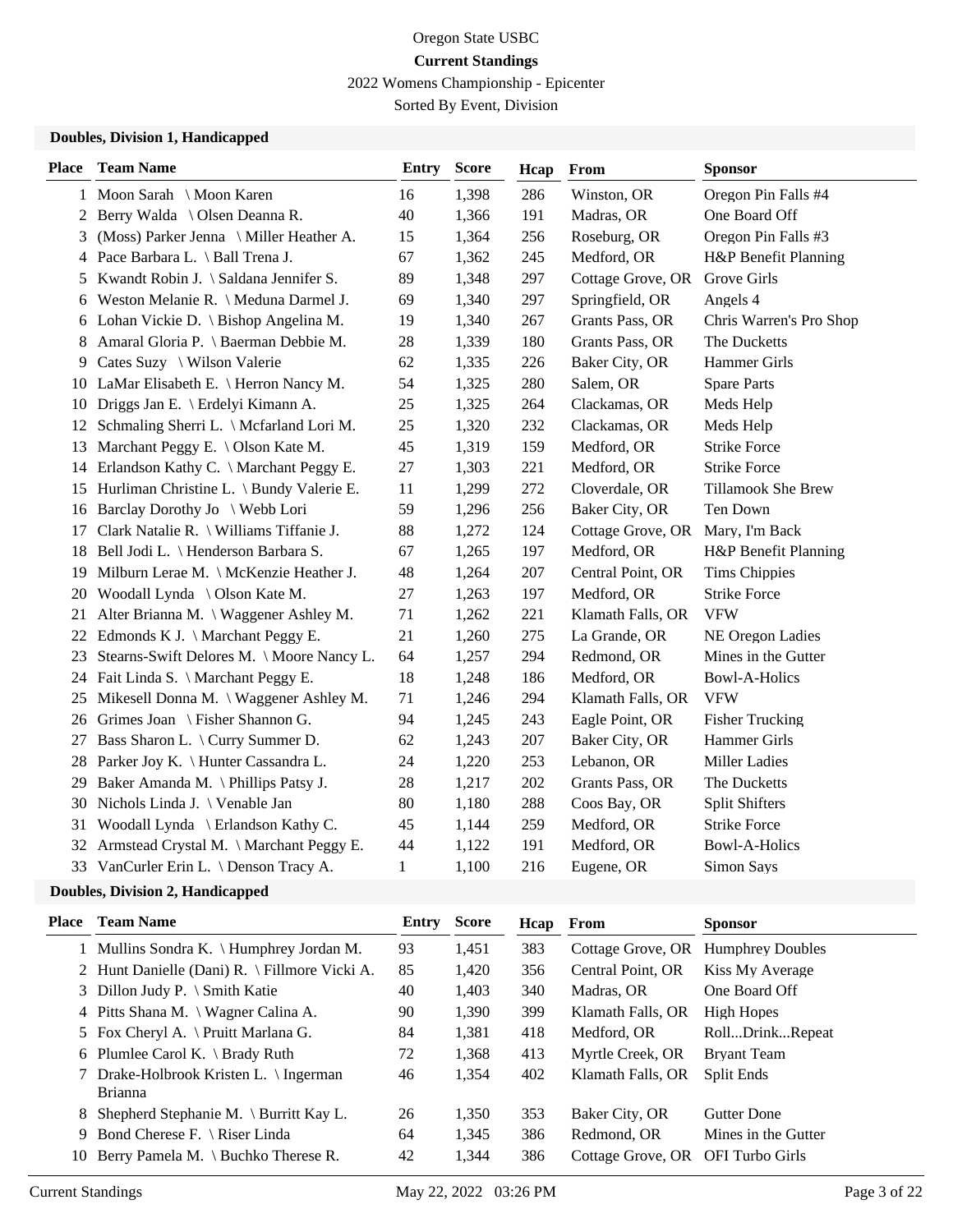2022 Womens Championship - Epicenter

Sorted By Event, Division

### **Doubles, Division 2, Handicapped**

| <b>Place</b> | <b>Team Name</b>                                   | Entry | <b>Score</b> | Hcap | From              | <b>Sponsor</b>            |
|--------------|----------------------------------------------------|-------|--------------|------|-------------------|---------------------------|
|              | 11 Wilson Valerie \ Muller Irene                   | 83    | 1,340        | 315  | Salem, OR         | Just for Fun              |
| 12           | Ominski Sheri M. \Coughlin Linda L.                | 41    | 1,338        | 359  | Portland, OR      | Good Time Gals            |
|              | 13 Larsen Shauna A. \ Waltosz Susan C.             | 6     | 1,334        | 361  | Bend, OR          | <b>High Desert Chicks</b> |
|              | 14 Lanning Kasey L. \ Moore Nancy L.               | 92    | 1,333        | 391  | Klamath Falls, OR | Near Misses               |
| 15           | Carson Sheri \ Shilts Fawn M.                      | 15    | 1,327        | 418  | Roseburg, OR      | Oregon Pin Falls #3       |
| 16           | Alter Brianna M. \ Moore Julie A.                  | 71    | 1,322        | 332  | Klamath Falls, OR | <b>VFW</b>                |
| 17           | Wilson Valerie \ Wilson Marilyn C.                 | 63    | 1,320        | 310  | Grants Pass, OR   | Pin Busters               |
| 18           | Durrant Sharon G. \ Bryant Sheree L.               | 72    | 1,318        | 359  | Myrtle Creek, OR  | <b>Bryant Team</b>        |
| 19           | Harwood Kathy M. \ McCarthy Sandra L.              | 42    | 1,317        | 305  | Cottage Grove, OR | OFI Turbo Girls           |
| 20           | Anderson Sheila \ Havira Betty                     | 63    | 1,315        | 337  | Grants Pass, OR   | Pin Busters               |
| 21           | Londo Carol J. \ Smith Sherry A.                   | 59    | 1,314        | 391  | Baker City, OR    | Ten Down                  |
| 22           | Swarm Lucie M. \O'Reilly Shelly L.                 | 31    | 1,311        | 342  | Springfield, OR   | We-R-Tryin'               |
| 23           | Sternberg Jerri R. \Nendel Cheryl                  | 82    | 1,309        | 410  | Lebanon, OR       | Nendel Seed Storage       |
| 24           | Wodesky Taylor A. \ Wodesky Sandra K.              | 91    | 1,303        | 305  | Oregon City, OR   | Ladies Strike Force       |
| 25           | Algeciras Josie \ Campbell Debbie S.               | 54    | 1,302        | 353  | Salem, OR         | <b>Spare Parts</b>        |
| 25           | Lynch Geraldine L. \ Dusek Samantha A.             | 13    | 1,302        | 364  | Idleyld, OR       | Oregon Pin Falls #1       |
| 27           | Mcdonald Adalia \ Rippy Brandi D.                  | 86    | 1,299        | 388  | Bend, OR          | <b>Bowling Angels</b>     |
| 27           | Beer Susan \ Havira Betty                          | 94    | 1,299        | 367  | Eagle Point, OR   | <b>Fisher Trucking</b>    |
| 29           | Sperle Kellie J. \ Wheeler Kayla M.                | 33    | 1,295        | 396  | Lebanon, OR       | The Outsiders             |
| 30           | Struss Maggie A. \ Gorst Debbie J.                 | 8     | 1,294        | 351  | Bandon, OR        | M&Mⅅ                      |
| 31           | Taylor Peyton M. \Taylor Jennifer                  | 60    | 1,292        | 413  | Roseburg, OR      | Touchstone Engraving      |
| 32           | Lusson Summer S. \ Arnett Brittani E.              | 47    | 1,291        | 405  | Junction City, OR | <b>Ingalls Team</b>       |
| 33           | Green Kelsie J. \ Green Shelly E.                  | 9     | 1,290        | 318  | Molalla, OR       | Milwaukie Ladies          |
| 34           | McDonald Arleene A. \ Quesnoy Jan A.               | 13    | 1,287        | 415  | Idleyld, OR       | Oregon Pin Falls #1       |
| 35           | McDonald LaRee C. \ McDonald Teresa M.             | 38    | 1,283        | 413  | Bend, OR          | Ups and Downs             |
| 35           | Koster Darilyn \ Pearce Carol                      | 57    | 1,283        | 337  | Grants Pass, OR   | <b>DMJ</b> Shuttles       |
| 37           | Morefield Denise C. \ Novak Susan C.               | 39    | 1,281        | 337  | Prineville, OR    | Strikeforce II            |
| 38           | Valdez Joye K. \ McTaggart Lia Y.                  | 31    | 1,279        | 342  | Springfield, OR   | We-R-Tryin'               |
| 39           | Davis Melissa J. \ Schmitz Cindi D.                | 51    | 1,273        | 418  | Salem, OR         | We've Been Framed         |
| 39           | Williams Danielle R. \Ybarra Amy S.                | 86    | 1,273        | 402  | Bend, OR          | <b>Bowling Angels</b>     |
| 41           | Judson Gwendolyn J. \ Hazen Karin M.               | 53    | 1,272        | 418  | Salem, OR         | Northgate Gals            |
|              | 42 Imhausen Crystal L. \ Cochran Lena M.           | 48    | 1,270        | 332  | Central Point, OR | <b>Tims Chippies</b>      |
|              | 43 Cannon Darlene R. \ Goble Candace (Candy)<br>Е. | 68    | 1,264        | 353  | Springfield, OR   | 4 Angels                  |
|              | 44 Versolenko Margaret M. \Church Lora L.          | 55    | 1,262        | 315  | Salem, OR         | <b>Bowling Bubs</b>       |
| 45           | Siambun-Dille Maurine \ Barnes Mary E.             | 80    | 1,255        | 348  | Coos Bay, OR      | <b>Split Shifters</b>     |
| 46           | Lucero Rene C. \ Haney Tonia L.                    | 14    | 1,253        | 305  | Forest Grove, OR  | Oregon Pin Falls #2       |
| 47           | Graham Debbie R. \ Keillor Carol L.                | 43    | 1,251        | 364  | Albany, OR        | <b>Lucky Strikes</b>      |
| 48           | Shepherd Jonet K. \ McRae Klista A.                | 26    | 1,246        | 334  | Baker City, OR    | <b>Gutter Done</b>        |
| 49           | Evans Luetta P. \ Wooley Lisa J.                   | 79    | 1,241        | 405  | North Bend, OR    | <b>Beach Bums</b>         |
| 50           | Bayless Doris M. \James Barb                       | 49    | 1,238        | 402  | Salem, OR         | Mothers & Daughters       |
| 51           | Schulz Kris \ Oden Evelyn M.                       | 7     | 1,237        | 380  | White City, OR    | Queen Agers               |
| 52           | Poteet Deb L. \ Woodward Sheryl R.                 | 73    | 1,233        | 359  | Lebanon, OR       | James Gang                |
| 53           | Geil Sandy \ Heintzman Nicole R.                   | 73    | 1,232        | 375  | Lebanon, OR       | James Gang                |
| 54           | Liberty Karen E. \ McFall Linda J.                 | 11    | 1,230        | 372  | Cloverdale, OR    | Tillamook She Brew        |
| 55           | England Patricia \ Priest Jamie R.                 | 84    | 1,227        | 405  | Medford, OR       | RollDrinkRepeat           |
| 56           | Waltosz Meagan M. \ Castillo Andrea M.             | 6     | 1,225        | 367  | Bend, OR          | <b>High Desert Chicks</b> |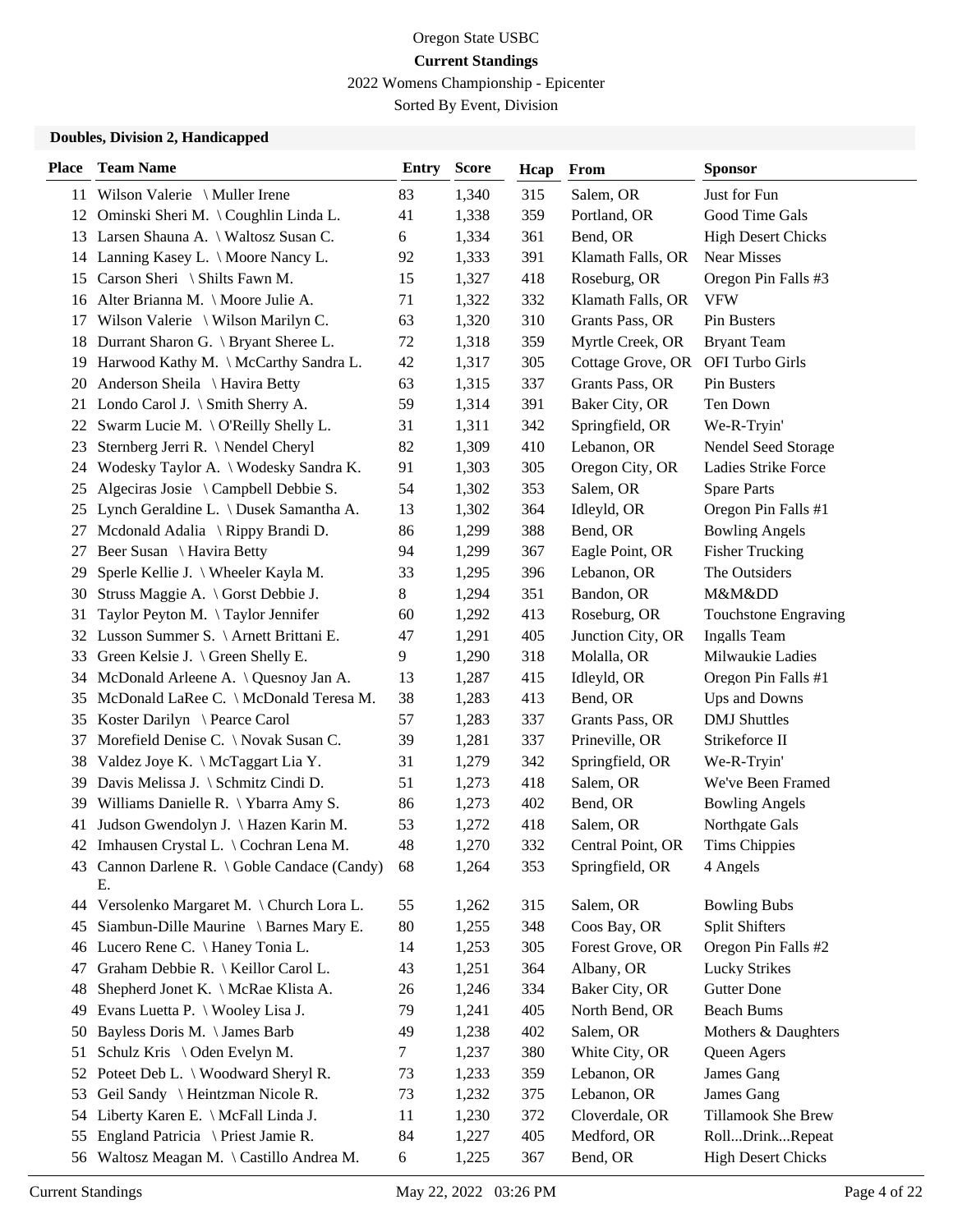2022 Womens Championship - Epicenter

Sorted By Event, Division

### **Doubles, Division 2, Handicapped**

|    | <b>Place</b> Team Name                               | <b>Entry</b> | <b>Score</b> | Hcap | From              | <b>Sponsor</b>                  |
|----|------------------------------------------------------|--------------|--------------|------|-------------------|---------------------------------|
|    | 57 Ryder Imogene S. \ Anderson Joyce M.              | 76           | 1,224        | 356  | Cheshire, OR      | <b>Compton Construction</b>     |
| 58 | Kinkaid Sherry A. \ Jackson Carol L.                 | 29           | 1,223        | 299  | Salem, OR         | Jackson Auto Body               |
| 59 | Delaney Jean L. \ Hogan Linda S.                     | 69           | 1,218        | 332  | Springfield, OR   | Angels 4                        |
| 60 | Steinmetz Nadine E. \ Walker Carole M.               | 1            | 1,217        | 391  | Eugene, OR        | Simon Says                      |
| 61 | Doescher Janet F. \ Siemers Betty I.                 | 7            | 1,216        | 351  | White City, OR    | Queen Agers                     |
| 62 | Robinson Linda D. \ Jackson Kathy                    | 14           | 1,213        | 340  | Forest Grove, OR  | Oregon Pin Falls #2             |
| 63 | Quetschke Virginia (Ginger) L. \ McClung<br>Sharon V | 2            | 1,210        | 367  | Seal Rock, OR     | Having Fun                      |
|    | 64 Lawless Janice P. \ Lawless Cindylou S.           | 19           | 1,206        | 310  | Grants Pass, OR   | Chris Warren's Pro Shop         |
| 65 | Craddock Dena \ Stanton Rachel A.                    | 78           | 1,202        | 410  | North Bend, OR    | Just Us                         |
| 65 | Cable Lorraine \ Thompson Deniece S.                 | 35           | 1,202        | 367  | Myrtle Creek, OR  | Cable Team                      |
| 67 | Isaacson Sandi J. \ Hamel Shari A.                   | 39           | 1,191        | 329  | Prineville, OR    | Strikeforce II                  |
| 68 | Vinson Debra I. \ Meirose Linda J.                   | 61           | 1,181        | 391  | Salem, OR         | <b>Just Visiting</b>            |
| 69 | Tyerman April R. \ Copeland Virginia C.              | 32           | 1,180        | 396  | Grants Pass, OR   | <b>Brotherton Pipe Line</b>     |
| 70 | Dickie Tammy K. \ Hamilton Cassy C.                  | 70           | 1,168        | 413  | Tillamook, OR     | <b>Tillamook Country Smoker</b> |
| 70 | Allen Barbara A. \ Flaum Genefer C.                  | 32           | 1,168        | 399  | Grants Pass, OR   | <b>Brotherton Pipe Line</b>     |
| 72 | Olson Michelle L. \ Sommer Karen (Chris)             | 5            | 1,165        | 351  | Beaverton, OR     | <b>Bowl Me Over</b>             |
| 73 | Estes Sharon Lou \ Pine Nancy S.                     | 61           | 1,148        | 413  | Salem, OR         | <b>Just Visiting</b>            |
| 73 | Lundry Judy \ Johnson Teresa                         | 30           | 1,148        | 324  | Dillard, OR       | <b>Lundry Construction</b>      |
| 75 | Wilds-Vanecek Linda L. \ Ghormley Patricia<br>A.     | 50           | 1,143        | 348  | Salem, OR         | C M A                           |
|    | 76 Kirkland Janice \ Sonognini Jayne M.              | 55           | 1,124        | 318  | Salem, OR         | <b>Bowling Bubs</b>             |
| 76 | Rohde Sheryl A. \ Galligan Christinea                | 87           | 1,124        | 359  | Talent, OR        | <b>Galligan Doubles</b>         |
| 78 | Williams Toni \ Fait Linda S.                        | 44           | 1,115        | 329  | Medford, OR       | <b>Bowl-A-Holics</b>            |
| 79 | Cake Mandie J. \ Hagen Melanie A.                    | 46           | 1,111        | 194  | Klamath Falls, OR | <b>Split Ends</b>               |
| 80 | Smith Linda C. \ Smith Bonny L.                      | 29           | 1,094        | 396  | Salem, OR         | Jackson Auto Body               |

# **Doubles, Division 3, Handicapped**

|    | <b>Place</b> Team Name                         | Entry | <b>Score</b> | Hcap | From              | <b>Sponsor</b>      |
|----|------------------------------------------------|-------|--------------|------|-------------------|---------------------|
|    | 1 Long Sally M. \ Pacheco Susan                | 3     | 1,371        | 421  | Yoncalla, OR      | Golden Girls        |
|    | 2 Moon Angela M. \ Hanson Debra K.             | 75    | 1,364        | 475  | Salem, OR         | McCurdy Team        |
| 3  | Wiser Felicia $\setminus$ Wiser Teresa         | 91    | 1,361        | 504  | Oregon City, OR   | Ladies Strike Force |
|    | 4 Nelson Margie S. \ Hannah Donna D.           | 8     | 1,355        | 442  | Bandon, OR        | M&Mⅅ                |
|    | 5 Kalowski Elizabeth J. \ Snelling Deborah A.  | 12    | 1,354        | 567  | Corvallis, OR     | Dragonflies         |
| 6  | Madden Theresa G. \ Pacheco Susan              | 23    | 1,345        | 518  | Glendale, OR      | Cavewomen           |
|    | Patenode Diane \ Fry Wendy                     | 3     | 1,334        | 564  | Yoncalla, OR      | Golden Girls        |
| 8. | Baskin Jadyn L. \ Baskin Alice L.              | 66    | 1,331        | 456  | Lebanon, OR       | Artesians Well      |
| 9  | Kohanek Elsie J. $\setminus$ Steenson Carol J. | 56    | 1,319        | 472  | Salem, OR         | Pratum Gals         |
|    | 10 Waggoner Michelle \ Bryant Marnie           | 16    | 1,312        | 569  | Winston, OR       | Oregon Pin Falls #4 |
| 11 | Hale Cindi S. \ Gillett Shirley L.             | 49    | 1,309        | 550  | Salem, OR         | Mothers & Daughters |
| 12 | Carroll Hayley A. \ Carroll Nancy G.           | 52    | 1,308        | 526  | Salem, OR         | Firebird 1          |
| 12 | Baldwin Christina M. \ Fiegi LeDawn H.         | 85    | 1,308        | 526  | Central Point, OR | Kiss My Average     |
|    | 14 Roberts Lorna G. \ Cordova Virginia         | 77    | 1,306        | 440  | Springfield, OR   | Happy Feet          |
| 15 | Walther Karen A. $\{ Campbell\}$ Joanne M.     | 90    | 1,304        | 426  | Klamath Falls, OR | <b>High Hopes</b>   |
| 16 | Struble Karie A. \ Wiesinger Cheryl A.         | 74    | 1,299        | 588  | Corvallis, OR     | 3 Beavs & a Quack   |
| 17 | Beaudoin Terri A. \ Burlingame Karen E.        | 41    | 1,298        | 475  | Portland, OR      | Good Time Gals      |
|    | 18 Puckett Kathy D. \ Burdge Amanda            | 51    | 1,297        | 558  | Salem, OR         | We've Been Framed   |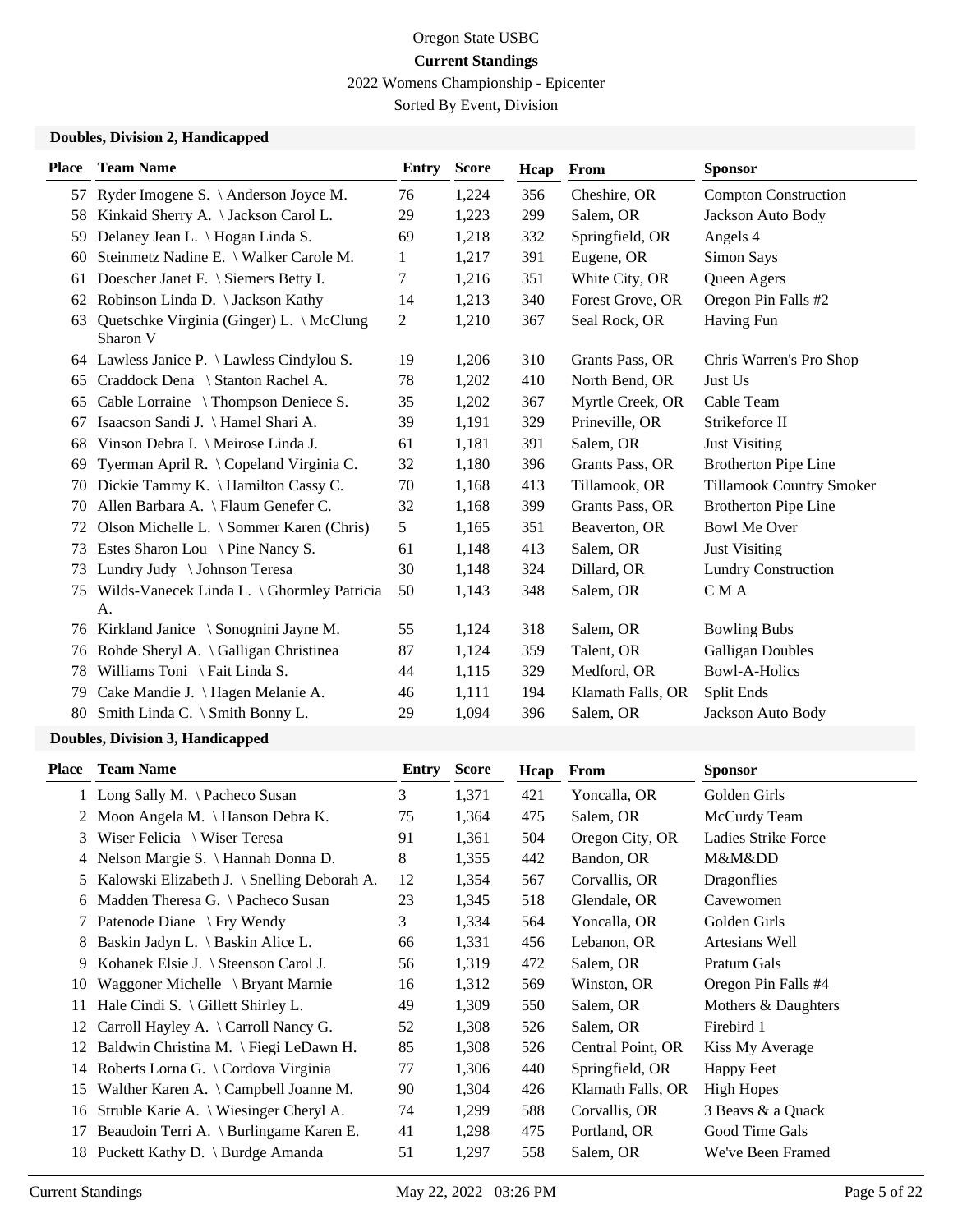2022 Womens Championship - Epicenter

Sorted By Event, Division

### **Doubles, Division 3, Handicapped**

| <b>Place</b> | <b>Team Name</b>                                | <b>Entry</b>   | <b>Score</b> | Hcap | From              | <b>Sponsor</b>              |
|--------------|-------------------------------------------------|----------------|--------------|------|-------------------|-----------------------------|
|              | 19 Hawk Dolly J. \ Allison Nancy A.             | 34             | 1,288        | 432  | Klamath Falls, OR | <b>Bowling Broads</b>       |
| 20           | Neuberger Stephanie A. \ Moyers Felicia K.      | 5              | 1,287        | 450  | Beaverton, OR     | <b>Bowl Me Over</b>         |
| 21           | Grider Hannah N. \ Norberg Kimberly A.          | 70             | 1,286        | 421  | Tillamook, OR     | Tillamook Country Smoker    |
| 22           | Moldenhauer Karen M. \ Platt Yulonda B.         | 37             | 1,284        | 488  | Bend, OR          | <b>Bend Sassy Galz</b>      |
| 23           | Griffin Debbie M. $\setminus$ Keeler Phyllis Y. | 82             | 1,283        | 432  | Lebanon, OR       | Nendel Seed Storage         |
| 24           | Maitlen Teresa A. \ Farkas Denise               | 76             | 1,282        | 510  | Cheshire, OR      | <b>Compton Construction</b> |
| 25           | Cavinato-Horst Anna G. \Tucker Laura L.         | 21             | 1,279        | 421  | La Grande, OR     | NE Oregon Ladies            |
| 26           | Grimes Shannon \ Gale Beckie                    | 58             | 1,276        | 440  | Sisters, OR       | Pin Spinners                |
| 27           | Davis Karen A. \ Nystrom Dixie L.               | 22             | 1,270        | 445  | Monroe, OR        | <b>Nystrom Team</b>         |
| 28           | Rustad Joyce A. \ Gates Cynthia (Syndi) J.      | 52             | 1,266        | 423  | Salem, OR         | Firebird 1                  |
| 29           | Giannelli Lori \ Hoy Cynthia                    | 57             | 1,265        | 448  | Grants Pass, OR   | <b>DMJ</b> Shuttles         |
| 30           | Hutchinson Amy M. \Taylor Jennifer              | 92             | 1,257        | 518  | Klamath Falls, OR | <b>Near Misses</b>          |
| 31           | Tull Elsie F. \ Oliveira Emily M.               | 77             | 1,256        | 491  | Springfield, OR   | <b>Happy Feet</b>           |
| 32           | Hanten Barbara J. \ Quiros Earlene              | 66             | 1,253        | 467  | Lebanon, OR       | Artesians Well              |
|              | 32 Leffler Kari L. \Gary Charlene C.            | 20             | 1,253        | 423  | Coquille, OR      | Who Cares                   |
| 34           | Roberts Kendall A. \ Gangewer Corey D.          | 20             | 1,251        | 450  | Coquille, OR      | Who Cares                   |
| 35           | Garland Teri A. \ McCurdy Charleen L.           | 75             | 1,250        | 442  | Salem, OR         | McCurdy Team                |
| 36           | Sperle Amanda N. \ Siemers Liane A.             | 33             | 1,249        | 429  | Lebanon, OR       | The Outsiders               |
| 37           | Gledhill Natalie G. \ Duckworth Shirley B.      | 9              | 1,240        | 510  | Molalla, OR       | Milwaukie Ladies            |
| 38           | Ferguson Lois A. \ Horning Ashley M.            | 43             | 1,237        | 629  | Albany, OR        | <b>Lucky Strikes</b>        |
| 38           | Singleton Jessica R. \ Moore Julie A.           | 71             | 1,237        | 450  | Klamath Falls, OR | <b>VFW</b>                  |
| 38           | Morgan Alisa M. \Hayzlett Britiany M.           | 17             | 1,237        | 459  | Damascus, OR      | Lucky Ladies                |
| 41           | Blair Rachel E. \ Gersztyn Kathleen             | 83             | 1,226        | 564  | Salem, OR         | Just for Fun                |
| 42           | Eveland-Dewan Aubrey M. \ McMahan Julie<br>A.   | 12             | 1,225        | 453  | Corvallis, OR     | Dragonflies                 |
| 43           | Schlecht Lois I. \ Miller Paula J.              | 50             | 1,221        | 453  | Salem, OR         | C M A                       |
| 44           | Grittman Lucy \ Slater Debra M.                 | 58             | 1,217        | 426  | Sisters, OR       | Pin Spinners                |
| 44           | Christiansen Diana L. \ Lightle Debe            | 36             | 1,217        | 469  | Lakeview, OR      | Farell-Utley                |
| 46           | Powell Linda A. \ Hall Patricia A.              | 34             | 1,216        | 577  | Klamath Falls, OR | <b>Bowling Broads</b>       |
| 47           | Sartain Jackie L. \ Highsmith Michelle A.       | 37             | 1,215        | 564  | Bend, OR          | <b>Bend Sassy Galz</b>      |
| 48           | Forcia Doris J. \ Webster Dana D.               | 79             | 1,213        | 450  | North Bend, OR    | <b>Beach Bums</b>           |
| 49           | Eveland-Dewan Aubrey M. \ Eck Laurie A.         | 74             | 1,210        | 445  | Corvallis, OR     | 3 Beavs & a Quack           |
| 49           | Mueller Lori K. \ Faxon Teresa M.               | 24             | 1,210        | 469  | Lebanon, OR       | <b>Miller Ladies</b>        |
| 51           | Hoag Terri R. \ Watson Celia B.                 | 53             | 1,200        | 550  | Salem, OR         | Northgate Gals              |
| 51           | Welty Karen \ Wallace Debbie                    | 60             | 1,200        | 540  | Roseburg, OR      | Touchstone Engraving        |
| 51           | Carpenter Linda L. \Tieskie Marcy J.            | 68             | 1,200        | 531  | Springfield, OR   | 4 Angels                    |
| 54           | Clark Tangie M. \ McNeill Wendy L.              | 89             | 1,196        | 459  | Cottage Grove, OR | Grove Girls                 |
| 55           | Welton Yvonne \ Colton Shelah                   | 30             | 1,194        | 450  | Dillard, OR       | <b>Lundry Construction</b>  |
| 56           | Huddleston Carol S. \ Ingalls Susie N.          | 47             | 1,189        | 480  | Junction City, OR | <b>Ingalls Team</b>         |
| 57           | Miller Kay \ Tyree Vicky L.                     | $\overline{2}$ | 1,185        | 467  | Seal Rock, OR     | Having Fun                  |
| 58           | Holloway Sheila P. \Tracy Charley               | 36             | 1,182        | 453  | Lakeview, OR      | Farell-Utley                |
| 59           | Gurney Donna J. \ Oliveira Emily M.             | 10             | 1,181        | 459  | Central Point, OR | San George Estates          |
| 60           | Sieg Jennifer A. \ Pfeil Sandra L.              | 81             | 1,178        | 464  | Medford, OR       | Jennifer Sieg Insurance     |
| 61           | McCullough Kathy B. \ Patterson Laureen E.      | 10             | 1,161        | 448  | Central Point, OR | San George Estates          |
| 62           | Kelly June E. \ Flug Vicky                      | 78             | 1,153        | 483  | North Bend, OR    | Just Us                     |
| 63           | Hopf Vanessa M. \ Jones Gwen A.                 | 81             | 1,142        | 437  | Medford, OR       | Jennifer Sieg Insurance     |
| 64           | Smith Pauline M. \ Goodson Patty R.             | 17             | 1,119        | 440  | Damascus, OR      | Lucky Ladies                |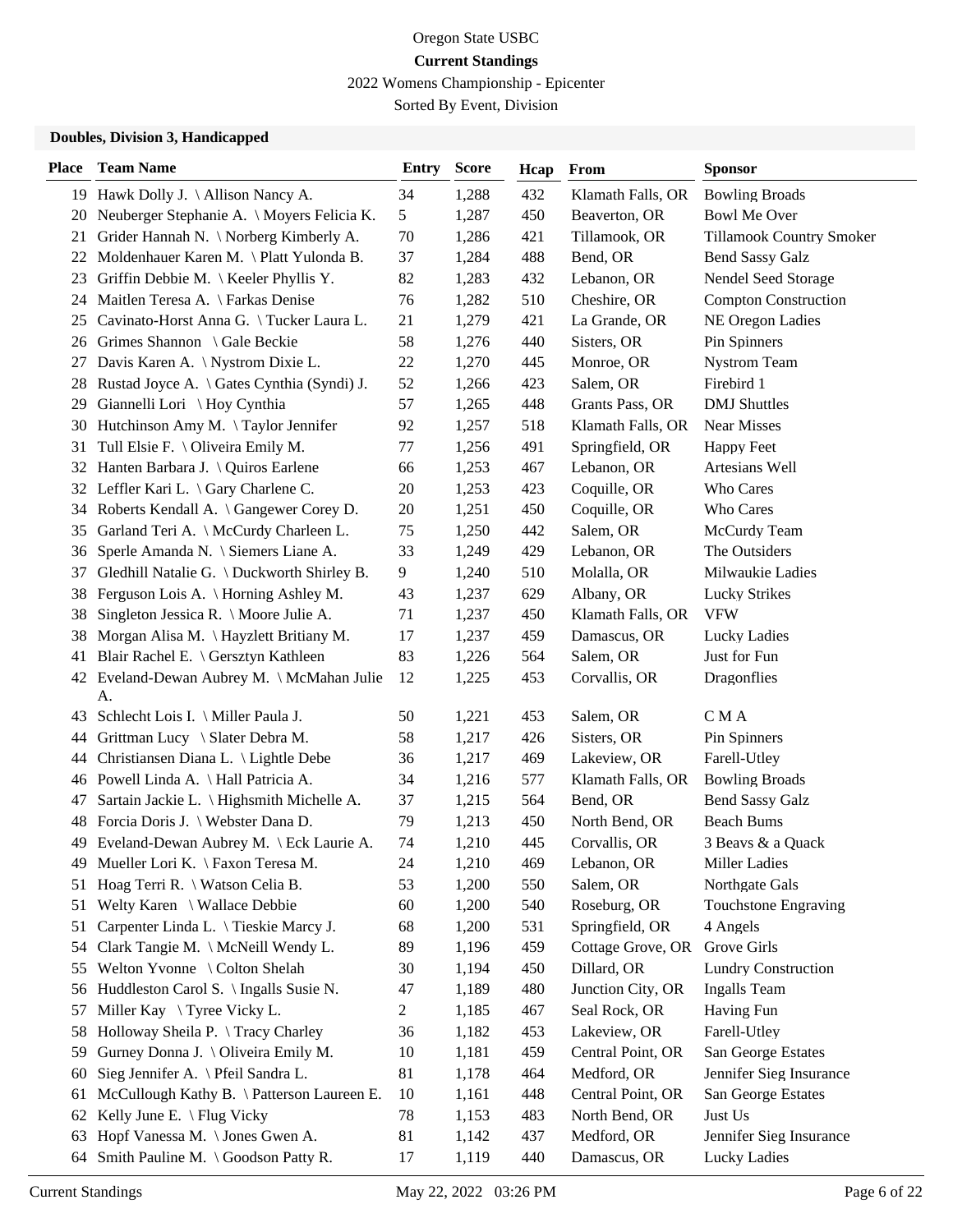2022 Womens Championship - Epicenter

Sorted By Event, Division

#### **Doubles, Division 3, Handicapped**

| <b>Place</b> | <b>Team Name</b>                                   | <b>Entry Score</b> |       | Heap From |              | <b>Sponsor</b> |
|--------------|----------------------------------------------------|--------------------|-------|-----------|--------------|----------------|
|              | 65 Haggerty Martha J. $\overline{O}$ dell Susie B. | -17                | 1.106 | 445       | Damascus, OR | Lucky Ladies   |
|              | 66 Neff Laurie L. \ Wallace Linda M.               | 23                 | 1.102 | 426       | Glendale, OR | Cavewomen      |
|              | 67 Chalbeck Alisha C. \ Roebuck Edith M.           | 38                 | 1.078 | 453       | Bend, OR     | Ups and Downs  |

#### **Scratch Doubles, Scratch Doubles, Scratch**

| <b>Place</b> Team Name                      | <b>Entry Score</b> |       | Hcap | From                             | <b>Sponsor</b>     |
|---------------------------------------------|--------------------|-------|------|----------------------------------|--------------------|
| 1 Williams Tiffanie J. \ Clark Natalie R.   | 88                 | 1.148 |      | Cottage Grove, OR Mary, I'm Back |                    |
| 2 Schmaling Sherri L. \ Mcfarland Lori M.   | 25                 | 1.088 |      | Clackamas, OR                    | Meds Help          |
| 3 Fait Linda S. \ Marchant Peggy E.         | 18                 | 1.062 |      | Medford, OR                      | Bowl-A-Holics      |
| 4 Driggs Jan E. \ Erdelyi Kimann A.         | 25                 | 1.061 |      | Clackamas, OR                    | Meds Help          |
| 5 LaMar Elisabeth E. \ Herron Nancy M.      | 54                 | 1.045 |      | Salem, OR                        | <b>Spare Parts</b> |
| 6 Green Kelsie J. $\langle$ Green Shelly E. | 9                  | 972   |      | Molalla, OR                      | Milwaukie Ladies   |
| 7 VanCurler Erin L. \ Denson Tracy A.       |                    | 884   |      | Eugene, OR                       | Simon Says         |

#### **Scratch Singles, Scratch Singles, Scratch**

| Place | <b>Team Name</b>         | <b>Entry</b> | <b>Score</b> | Hcap | From              | <b>Sponsor</b>           |
|-------|--------------------------|--------------|--------------|------|-------------------|--------------------------|
|       | Baerman Debbie M.        | 28           | 697          |      | Grants Pass, OR   | The Ducketts             |
| 2     | Clark Natalie R.         | 88           | 584          |      | Cottage Grove, OR | Mary, I'm Back           |
| 3     | Green Shelly E.          | 9            | 579          |      | Molalla, OR       | Milwaukie Ladies         |
|       | 4 Herron Nancy M.        | 54           | 568          |      | Salem, OR         | <b>Spare Parts</b>       |
| 5.    | Williams Tiffanie J.     | 88           | 550          |      | Cottage Grove, OR | Mary, I'm Back           |
| 6     | Schmaling Sherri L.      | 25           | 544          |      | Clackamas, OR     | Meds Help                |
|       | Driggs Jan E.            | 25           | 528          |      | Clackamas, OR     | Meds Help                |
| 8     | Phillips Patsy J.        | 28           | 525          |      | Grants Pass, OR   | The Ducketts             |
| 9.    | Goble Candace (Candy) E. | 69           | 523          |      | Springfield, OR   | Angels 4                 |
| 10    | Erdelyi Kimann A.        | 25           | 521          |      | Clackamas, OR     | Meds Help                |
| 11    | Mcfarland Lori M.        | 25           | 516          |      | Clackamas, OR     | Meds Help                |
| 12    | Miller Paula J.          | 50           | 514          |      | Salem, OR         | C M A                    |
| 13    | Marchant Peggy E.        | 18           | 506          |      | Medford, OR       | <b>Bowl-A-Holics</b>     |
| 13    | Grimes Joan              | 94           | 506          |      | Eagle Point, OR   | <b>Fisher Trucking</b>   |
| 15    | Moore Nancy L.           | 92           | 492          |      | Klamath Falls, OR | <b>Near Misses</b>       |
| 16    | Norberg Kimberly A.      | 70           | 482          |      | Tillamook, OR     | Tillamook Country Smoker |
| 17    | Fait Linda S.            | 18           | 480          |      | Medford, OR       | Bowl-A-Holics            |
| 18    | Sonognini Jayne M.       | 55           | 467          |      | Salem, OR         | <b>Bowling Bubs</b>      |
| 19    | LaMar Elisabeth E.       | 54           | 449          |      | Salem, OR         | <b>Spare Parts</b>       |
| 20    | Green Kelsie J.          | 9            | 440          |      | Molalla, OR       | Milwaukie Ladies         |

### **Singles, Singles 140 & Under, Handicapped**

| <b>Place</b> | <b>Team Name</b>         |    | <b>Entry Score</b> | Hcap | From              | <b>Sponsor</b>          |
|--------------|--------------------------|----|--------------------|------|-------------------|-------------------------|
|              | Mcdonald Adalia          | 86 | 756                | 221  | Bend, OR          | <b>Bowling Angels</b>   |
|              | 2 Mullins Sondra K.      | 93 | 742                | 305  | Cottage Grove, OR | <b>Humphrey Doubles</b> |
|              | 3 Flug Vicky             | 78 | 737                | 259  | North Bend, OR    | Just Us                 |
|              | 4 Ingerman Brianna       | 46 | 735                | 267  | Klamath Falls, OR | <b>Split Ends</b>       |
|              | 5 Taylor Peyton M.       | 60 | 727                | 248  | Roseburg, OR      | Touchstone Engraving    |
|              | 6 Patenode Diane         | 3  | 721                | 270  | Yoncalla, OR      | Golden Girls            |
|              | 7 Fox Cheryl A.          | 84 | 719                | 297  | Medford, OR       | RollDrinkRepeat         |
|              | 8 Cavinato-Horst Anna G. | 21 | 710                | 237  | La Grande, OR     | NE Oregon Ladies        |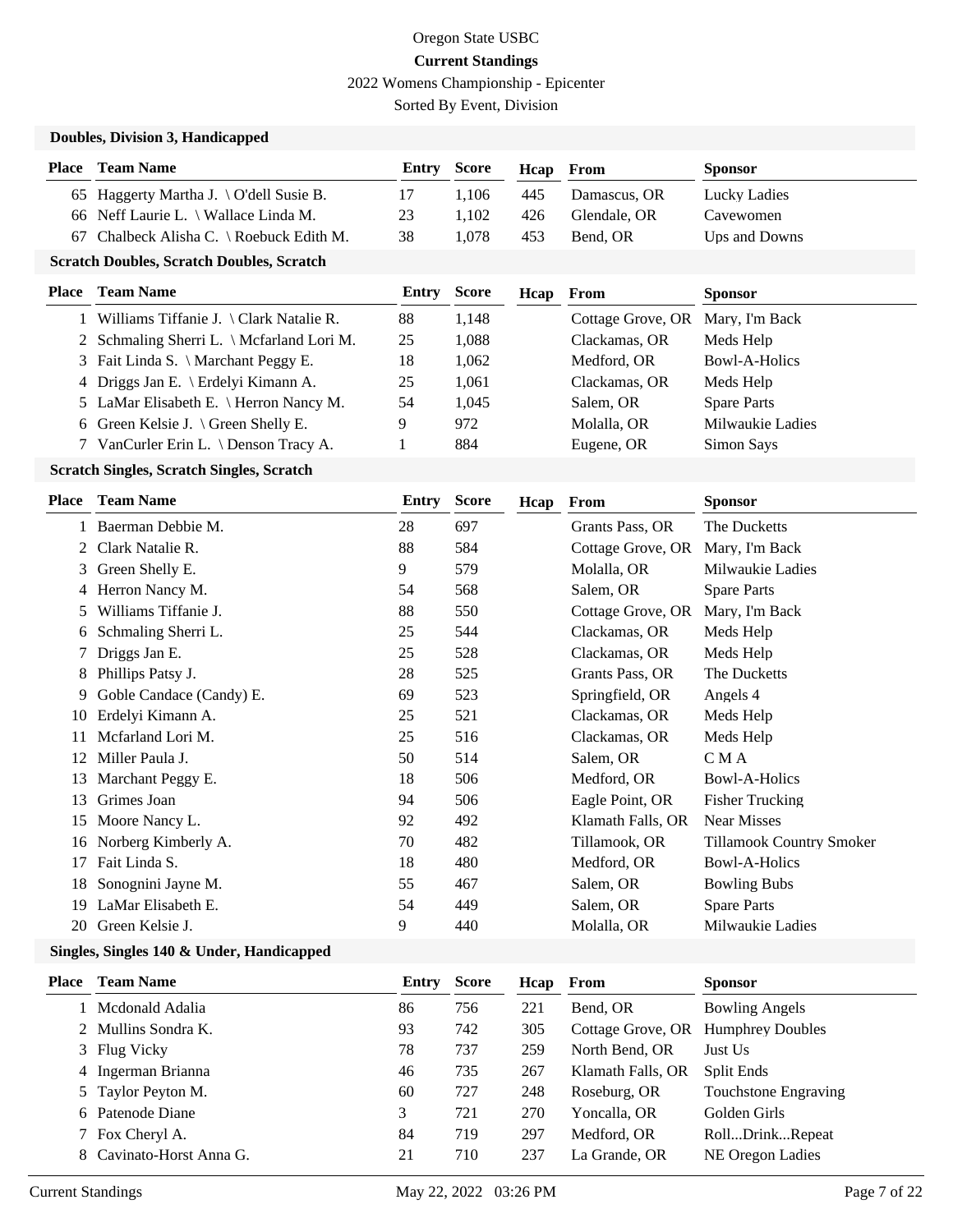2022 Womens Championship - Epicenter

Sorted By Event, Division

### **Singles, Singles 140 & Under, Handicapped**

| <b>Place</b> | <b>Team Name</b>         | Entry | <b>Score</b> | Hcap | From              | <b>Sponsor</b>              |
|--------------|--------------------------|-------|--------------|------|-------------------|-----------------------------|
| 9.           | Pacheco Susan            | 3     | 702          | 253  | Yoncalla, OR      | Golden Girls                |
| 10           | Giannelli Lori           | 57    | 701          | 226  | Grants Pass, OR   | <b>DMJ</b> Shuttles         |
| 11           | Farkas Denise            | 76    | 690          | 245  | Cheshire, OR      | <b>Compton Construction</b> |
| 12           | Sternberg Jerri R.       | 82    | 688          | 226  | Lebanon, OR       | Nendel Seed Storage         |
| 13           | Hayzlett Britiany M.     | 17    | 687          | 253  | Damascus, OR      | Lucky Ladies                |
| 14           | Cannon Darlene R.        | 68    | 686          | 237  | Springfield, OR   | 4 Angels                    |
| 15           | Hale Cindi S.            | 49    | 685          | 305  | Salem, OR         | Mothers & Daughters         |
| 16           | <b>Bryant Marnie</b>     | 16    | 684          | 283  | Winston, OR       | Oregon Pin Falls #4         |
| 17           | Shilts Fawn M.           | 15    | 683          | 218  | Roseburg, OR      | Oregon Pin Falls #3         |
| 18           | Sieg Jennifer A.         | 81    | 679          | 226  | Medford, OR       | Jennifer Sieg Insurance     |
| 19           | Hamilton Cassy C.        | 70    | 676          | 245  | Tillamook, OR     | Tillamook Country Smoker    |
| 20           | Hutchinson Amy M.        | 92    | 675          | 240  | Klamath Falls, OR | <b>Near Misses</b>          |
| 21           | Lawless Janice P.        | 19    | 674          | 216  | Grants Pass, OR   | Chris Warren's Pro Shop     |
| 22           | Lanning Kasey L.         | 92    | 673          | 270  | Klamath Falls, OR | <b>Near Misses</b>          |
| 23           | Carpenter Linda L.       | 68    | 670          | 267  | Springfield, OR   | 4 Angels                    |
| 23           | Moon Angela M.           | 75    | 670          | 256  | Salem, OR         | McCurdy Team                |
| 25           | Berry Pamela M.          | 42    | 669          | 216  | Cottage Grove, OR | OFI Turbo Girls             |
| 25           | Fiegi LeDawn H.          | 85    | 669          | 248  | Central Point, OR | Kiss My Average             |
| 27           | Burdge Amanda            | 51    | 667          | 367  | Salem, OR         | We've Been Framed           |
| 28           | Davis Melissa J.         | 51    | 666          | 248  | Salem, OR         | We've Been Framed           |
| 29           | Horning Ashley M.        | 43    | 665          | 361  | Albany, OR        | <b>Lucky Strikes</b>        |
| 30-          | Poteet Deb L.            | 73    | 664          | 248  | Lebanon, OR       | James Gang                  |
| 30           | Struble Karie A.         | 74    | 664          | 288  | Corvallis, OR     | 3 Beavs & a Quack           |
| 32           | <b>Colton Shelah</b>     | 30    | 663          | 218  | Dillard, OR       | <b>Lundry Construction</b>  |
| 33           | Leffler Kari L.          | 20    | 662          | 229  | Coquille, OR      | Who Cares                   |
| 34           | Shepherd Stephanie M.    | 26    | 661          | 224  | Baker City, OR    | <b>Gutter Done</b>          |
| 35           | <b>England Patricia</b>  | 84    | 659          | 299  | Medford, OR       | RollDrinkRepeat             |
| 35           | Tyree Vicky L.           | 2     | 659          | 226  | Seal Rock, OR     | Having Fun                  |
| 35           | Duckworth Shirley B.     | 9     | 659          | 261  | Molalla, OR       | Milwaukie Ladies            |
| 38           | Gale Beckie              | 58    | 658          | 229  | Sisters, OR       | Pin Spinners                |
| 39           | Carroll Hayley A.        | 52    | 657          | 307  | Salem, OR         | Firebird 1                  |
| 39           | Fry Wendy                | 3     | 657          | 294  | Yoncalla, OR      | Golden Girls                |
| 39.          | Gledhill Natalie G.      | 9     | 657          | 248  | Molalla, OR       | Milwaukie Ladies            |
| 42           | Green Kelsie J.          | 9     | 656          | 216  | Molalla, OR       | Milwaukie Ladies            |
| 42           | Madden Theresa G.        | 23    | 656          | 264  | Glendale, OR      | Cavewomen                   |
| 44           | Blair Rachel E.          | 83    | 654          | 243  | Salem, OR         | Just for Fun                |
| 45           | Kalowski Elizabeth J.    | 12    | 653          | 375  | Corvallis, OR     | Dragonflies                 |
| 46           | Gates Cynthia (Syndi) J. | 52    | 652          | 267  | Salem, OR         | Firebird 1                  |
| 46           | Sperle Kellie J.         | 33    | 652          | 253  | Lebanon, OR       | The Outsiders               |
| 48           | Baldwin Christina M.     | 85    | 651          | 278  | Central Point, OR | Kiss My Average             |
| 49           | Kirkland Janice          | 55    | 650          | 216  | Salem, OR         | <b>Bowling Bubs</b>         |
| 49           | Geil Sandy               | 73    | 650          | 229  | Lebanon, OR       | James Gang                  |
| 49           | Wallace Linda M.         | 23    | 650          | 229  | Glendale, OR      | Cavewomen                   |
| 52           | Hawk Dolly J.            | 34    | 649          | 234  | Klamath Falls, OR | <b>Bowling Broads</b>       |
| 53           | Sartain Jackie L.        | 37    | 648          | 361  | Bend, OR          | <b>Bend Sassy Galz</b>      |
| 53           | Neuberger Stephanie A.   | 5     | 648          | 286  | Beaverton, OR     | <b>Bowl Me Over</b>         |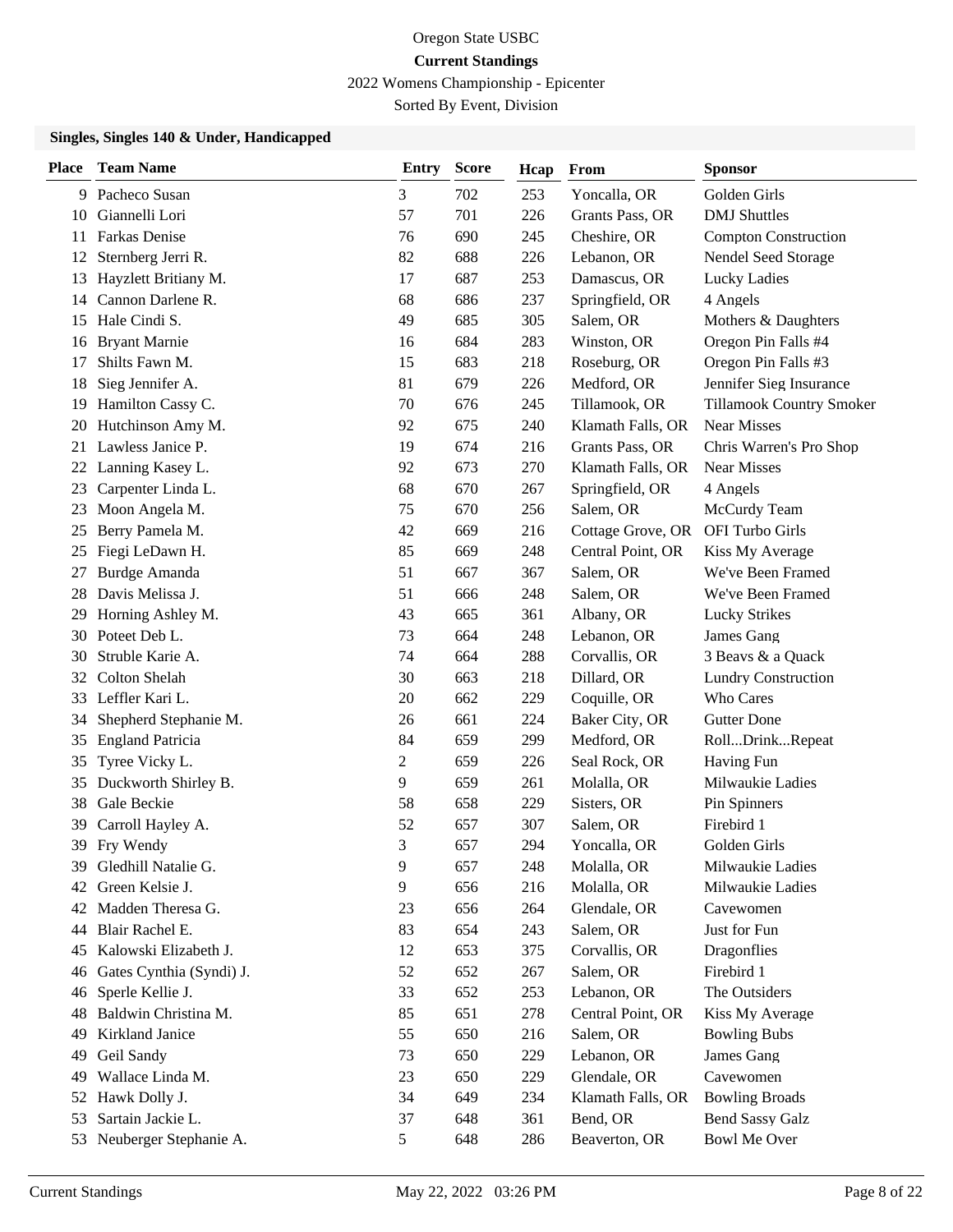2022 Womens Championship - Epicenter

Sorted By Event, Division

### **Singles, Singles 140 & Under, Handicapped**

| <b>Place</b> | <b>Team Name</b>        | <b>Entry</b>   | <b>Score</b> | Hcap | From              | <b>Sponsor</b>              |
|--------------|-------------------------|----------------|--------------|------|-------------------|-----------------------------|
|              | 53 Powell Linda A.      | 34             | 648          | 272  | Klamath Falls, OR | <b>Bowling Broads</b>       |
| 56           | McNeill Wendy L.        | 89             | 647          | 226  | Cottage Grove, OR | Grove Girls                 |
| 57           | Burlingame Karen E.     | 41             | 645          | 234  | Portland, OR      | Good Time Gals              |
| 58           | Huddleston Carol S.     | 47             | 642          | 248  | Junction City, OR | <b>Ingalls</b> Team         |
| 59           | Eck Laurie A.           | 74             | 640          | 226  | Corvallis, OR     | 3 Beavs & a Quack           |
| 59           | Lucero Rene C.          | 14             | 640          | 243  | Forest Grove, OR  | Oregon Pin Falls #2         |
| 61           | Ingalls Susie N.        | 47             | 639          | 232  | Junction City, OR | <b>Ingalls</b> Team         |
| 62           | Waggoner Michelle       | 16             | 637          | 286  | Winston, OR       | Oregon Pin Falls #4         |
| 63           | Carroll Nancy G.        | 52             | 635          | 218  | Salem, OR         | Firebird 1                  |
| 64           | Wiesinger Cheryl A.     | 74             | 633          | 299  | Corvallis, OR     | 3 Beavs & a Quack           |
| 64           | Miller Kay              | $\overline{2}$ | 633          | 240  | Seal Rock, OR     | Having Fun                  |
| 64           | Allen Barbara A.        | 32             | 633          | 218  | Grants Pass, OR   | <b>Brotherton Pipe Line</b> |
| 67           | Plumlee Carol K.        | 72             | 631          | 216  | Myrtle Creek, OR  | <b>Bryant Team</b>          |
| 68           | Hall Patricia A.        | 34             | 630          | 305  | Klamath Falls, OR | <b>Bowling Broads</b>       |
| 69           | Oliveira Emily M.       | 10             | 628          | 218  | Central Point, OR | San George Estates          |
| 70           | Ferguson Lois A.        | 43             | 626          | 267  | Albany, OR        | <b>Lucky Strikes</b>        |
| 71           | Isaacson Sandi J.       | 39             | 624          | 216  | Prineville, OR    | Strikeforce II              |
| 72           | Kinkaid Sherry A.       | 29             | 623          | 229  | Salem, OR         | Jackson Auto Body           |
| 73           | Judson Gwendolyn J.     | 53             | 622          | 224  | Salem, OR         | Northgate Gals              |
| 73           | Hoy Cynthia             | 57             | 622          | 221  | Grants Pass, OR   | <b>DMJ</b> Shuttles         |
| 73           | Taylor Jennifer         | 92             | 622          | 278  | Klamath Falls, OR | <b>Near Misses</b>          |
| 76           | Riser Linda             | 64             | 621          | 218  | Redmond, OR       | Mines in the Gutter         |
| 76           | Tull Elsie F.           | 77             | 621          | 272  | Springfield, OR   | <b>Happy Feet</b>           |
| 78           | Lynch Geraldine L.      | 13             | 620          | 216  | Idleyld, OR       | Oregon Pin Falls #1         |
| 78           | Lightle Debe            | 36             | 620          | 237  | Lakeview, OR      | Farell-Utley                |
| 80           | Grittman Lucy           | 58             | 617          | 243  | Sisters, OR       | Pin Spinners                |
| 80           | Siemers Liane A.        | 33             | 617          | 224  | Lebanon, OR       | The Outsiders               |
| 82           | Gurney Donna J.         | 10             | 616          | 240  | Central Point, OR | San George Estates          |
| 83           | Watson Celia B.         | 53             | 615          | 232  | Salem, OR         | Northgate Gals              |
| 83           | Haggerty Martha J.      | 17             | 615          | 261  | Damascus, OR      | Lucky Ladies                |
| 85           | Londo Carol J.          | 59             | 613          | 237  | Baker City, OR    | Ten Down                    |
| 85           | Griffin Debbie M.       | 82             | 613          | 226  | Lebanon, OR       | Nendel Seed Storage         |
| 87           | <b>Beer Susan</b>       | 94             | 610          | 224  | Eagle Point, OR   | <b>Fisher Trucking</b>      |
| 88           | Pfeil Sandra L.         | 81             | 609          | 237  | Medford, OR       | Jennifer Sieg Insurance     |
| 89           | Kohanek Elsie J.        | 56             | 607          | 253  | Salem, OR         | <b>Pratum Gals</b>          |
| 89           | Wallace Debbie          | 60             | 607          | 253  | Roseburg, OR      | Touchstone Engraving        |
| 91           | Baskin Jadyn L.         | 66             | 606          | 267  | Lebanon, OR       | Artesians Well              |
| 92           | Lusson Summer S.        | 47             | 605          | 218  | Junction City, OR | Ingalls Team                |
| 92           | Roberts Lorna G.        | 77             | 605          | 237  | Springfield, OR   | <b>Happy Feet</b>           |
| 94           | Eveland-Dewan Aubrey M. | 12             | 604          | 218  | Corvallis, OR     | <b>Dragonflies</b>          |
| 95           | Chalbeck Alisha C.      | 38             | 603          | 270  | Bend, OR          | Ups and Downs               |
| 96           | Kelly June E.           | 78             | 602          | 224  | North Bend, OR    | Just Us                     |
| 96           | Welton Yvonne           | 30             | 602          | 232  | Dillard, OR       | <b>Lundry Construction</b>  |
| 96           | Holloway Sheila P.      | 36             | 602          | 270  | Lakeview, OR      | Farell-Utley                |
| 99           | <b>Welty Karen</b>      | 60             | 601          | 286  | Roseburg, OR      | Touchstone Engraving        |
| 99           | Quiros Earlene          | 66             | 601          | 261  | Lebanon, OR       | Artesians Well              |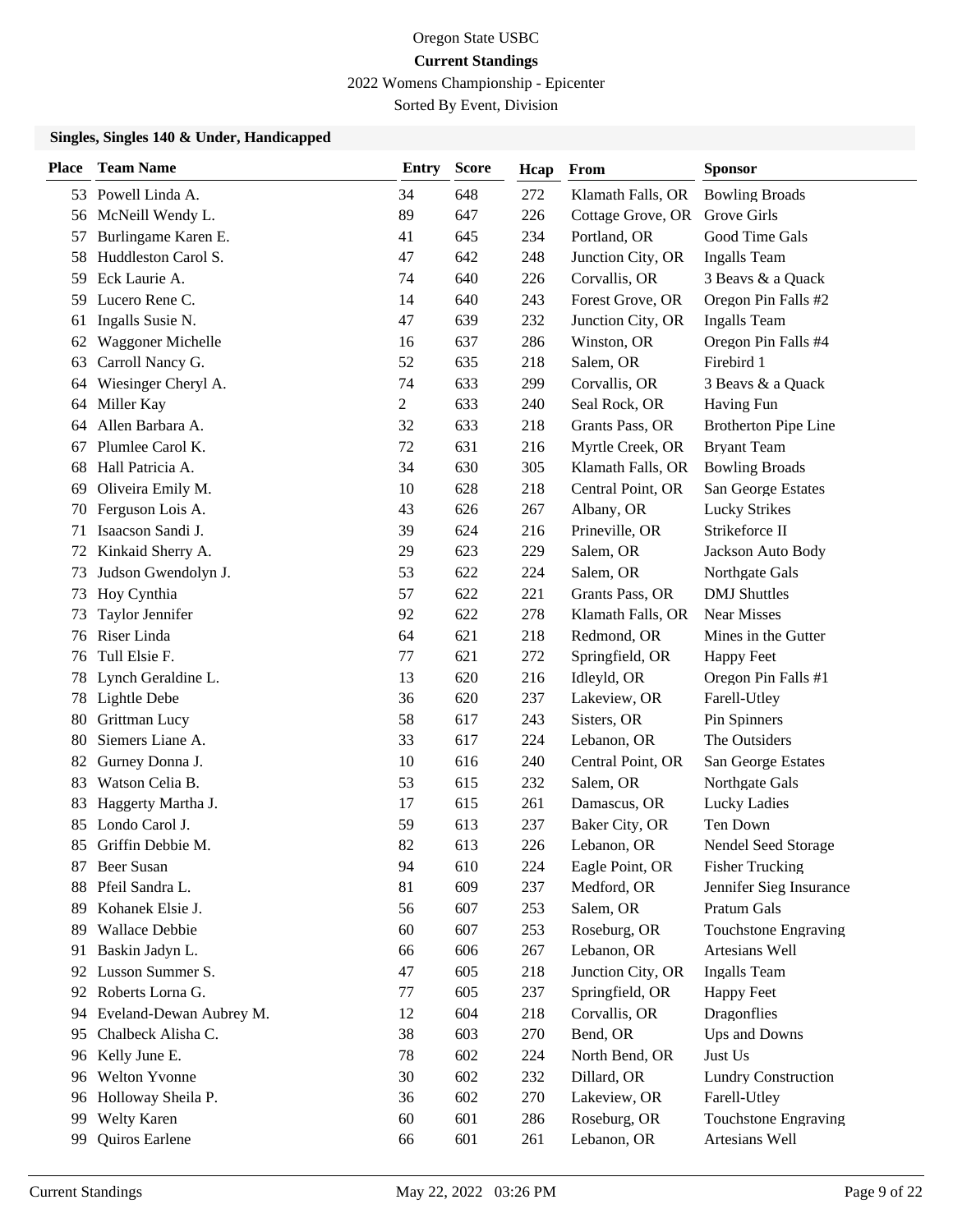2022 Womens Championship - Epicenter

Sorted By Event, Division

### **Singles, Singles 140 & Under, Handicapped**

| <b>Place</b> | <b>Team Name</b>      | <b>Entry</b> | <b>Score</b> | Hcap | From              | <b>Sponsor</b>                  |
|--------------|-----------------------|--------------|--------------|------|-------------------|---------------------------------|
| 99           | Grider Hannah N.      | 70           | 601          | 253  | Tillamook, OR     | <b>Tillamook Country Smoker</b> |
| 102          | Hoag Terri R.         | 53           | 600          | 318  | Salem, OR         | Northgate Gals                  |
| 103          | Gersztyn Kathleen     | 83           | 598          | 321  | Salem, OR         | Just for Fun                    |
| 104          | Williams Danielle R.  | 86           | 595          | 245  | Bend, OR          | <b>Bowling Angels</b>           |
| 105          | Steenson Carol J.     | 56           | 594          | 218  | Salem, OR         | Pratum Gals                     |
| 106          | Craddock Dena         | 78           | 593          | 240  | North Bend, OR    | Just Us                         |
| 107          | Maitlen Teresa A.     | 76           | 592          | 264  | Cheshire, OR      | <b>Compton Construction</b>     |
| 107          | Nystrom Dixie L.      | 22           | 592          | 278  | Monroe, OR        | <b>Nystrom Team</b>             |
| 109          | Beaudoin Terri A.     | 41           | 590          | 240  | Portland, OR      | Good Time Gals                  |
| 110          | Singleton Jessica R.  | 71           | 589          | 256  | Klamath Falls, OR | <b>VFW</b>                      |
| 111          | Evans Luetta P.       | 79           | 585          | 221  | North Bend, OR    | <b>Beach Bums</b>               |
| 112          | Tieskie Marcy J.      | 68           | 584          | 264  | Springfield, OR   | 4 Angels                        |
| 113          | Hanson Debra K.       | 75           | 583          | 218  | Salem, OR         | McCurdy Team                    |
| 114          | Smith Bonny L.        | 29           | 581          | 216  | Salem, OR         | Jackson Auto Body               |
| 115          | Roberts Kendall A.    | 20           | 580          | 310  | Coquille, OR      | Who Cares                       |
| 116          | Hannah Donna D.       | 8            | 574          | 232  | Bandon, OR        | M&Mⅅ                            |
| 117          | Webster Dana D.       | 79           | 569          | 261  | North Bend, OR    | <b>Beach Bums</b>               |
| 118          | Clark Tangie M.       | 89           | 567          | 232  | Cottage Grove, OR | Grove Girls                     |
| 119          | Gillett Shirley L.    | 49           | 566          | 245  | Salem, OR         | Mothers & Daughters             |
| 119          | Mueller Lori K.       | 24           | 566          | 256  | Lebanon, OR       | <b>Miller Ladies</b>            |
| 121          | Vinson Debra I.       | 61           | 565          | 232  | Salem, OR         | <b>Just Visiting</b>            |
| 121          | Christiansen Diana L. | 36           | 565          | 232  | Lakeview, OR      | Farell-Utley                    |
| 123          | Bayless Doris M.      | 49           | 562          | 270  | Salem, OR         | Mothers & Daughters             |
| 124          | Goodson Patty R.      | 17           | 560          | 226  | Damascus, OR      | Lucky Ladies                    |
| 125          | Jones Gwen A.         | 81           | 559          | 237  | Medford, OR       | Jennifer Sieg Insurance         |
| 126          | McCullough Kathy B.   | 10           | 552          | 240  | Central Point, OR | San George Estates              |
| 127          | Moldenhauer Karen M.  | 37           | 551          | 294  | Bend, OR          | <b>Bend Sassy Galz</b>          |
| 128          | Williams Toni         | 18           | 536          | 226  | Medford, OR       | <b>Bowl-A-Holics</b>            |
| 129          | Garland Teri A.       | 75           | 528          | 261  | Salem, OR         | McCurdy Team                    |
| 130          | Schlecht Lois I.      | 50           | 376          | 324  | Salem, OR         | CMA                             |

#### **Singles, Singles 141-164, Handicapped**

| <b>Place</b> | <b>Team Name</b>    | Entry | <b>Score</b> | Hcap | From              | <b>Sponsor</b>            |
|--------------|---------------------|-------|--------------|------|-------------------|---------------------------|
| 1            | McTaggart Lia Y.    | 31    | 749          | 164  | Springfield, OR   | We-R-Tryin'               |
|              | 2 Gary Charlene C.  | 20    | 743          | 194  | Coquille, OR      | Who Cares                 |
|              | 3 Durrant Sharon G. | 72    | 727          | 178  | Myrtle Creek, OR  | <b>Bryant Team</b>        |
|              | 4 Neff Laurie L.    | 23    | 719          | 197  | Glendale, OR      | Cavewomen                 |
|              | 5 Muller Irene      | 83    | 713          | 207  | Salem, OR         | Just for Fun              |
| 6            | Dillon Judy P.      | 40    | 709          | 191  | Madras, OR        | One Board Off             |
|              | Nelson Margie S.    | 8     | 708          | 210  | Bandon, OR        | M&Mⅅ                      |
| 8            | Smith Sherry A.     | 59    | 707          | 153  | Baker City, OR    | Ten Down                  |
| 9            | Imhausen Crystal L. | 48    | 698          | 175  | Central Point, OR | <b>Tims Chippies</b>      |
| 9            | Bryant Sheree L.    | 72    | 698          | 180  | Myrtle Creek, OR  | <b>Bryant Team</b>        |
| 9            | Kwandt Robin J.     | 89    | 698          | 191  | Cottage Grove, OR | Grove Girls               |
| 12           | McRae Klista A.     | 26    | 693          | 153  | Baker City, OR    | <b>Gutter Done</b>        |
| 13.          | Fisher Shannon G.   | 94    | 692          | 172  | Eagle Point, OR   | <b>Fisher Trucking</b>    |
|              | 13 Larsen Shauna A. | 6     | 692          | 189  | Bend, OR          | <b>High Desert Chicks</b> |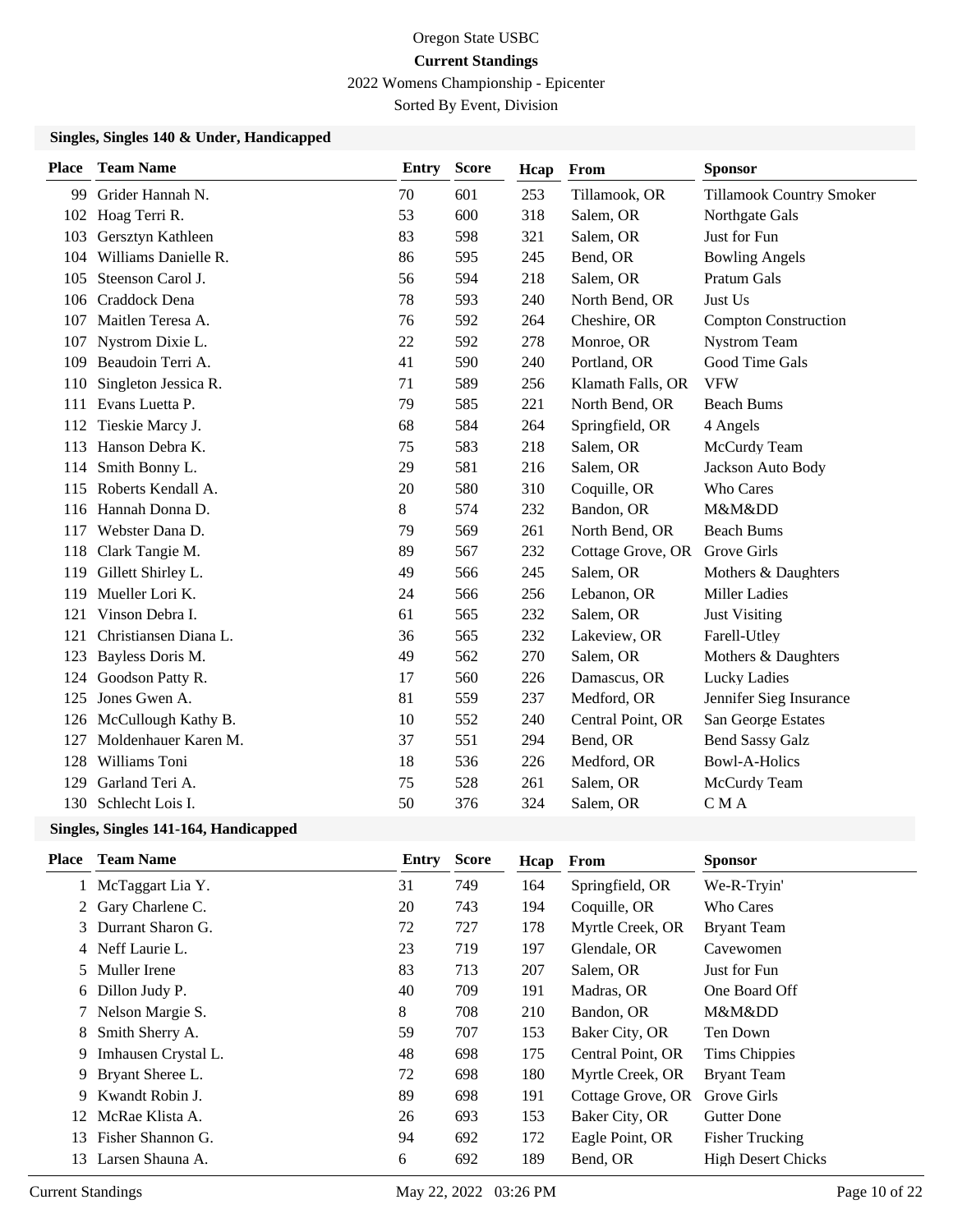2022 Womens Championship - Epicenter

Sorted By Event, Division

### **Singles, Singles 141-164, Handicapped**

| <b>Place</b> | <b>Team Name</b>                                | <b>Entry</b>   | <b>Score</b> | Hcap       | From                              | <b>Sponsor</b>                        |
|--------------|-------------------------------------------------|----------------|--------------|------------|-----------------------------------|---------------------------------------|
|              | 15 Allison Nancy A.                             | 34             | 688          | 197        | Klamath Falls, OR                 | <b>Bowling Broads</b>                 |
| 16           | Hurliman Christine L.                           | 11             | 687          | 170        | Cloverdale, OR                    | <b>Tillamook She Brew</b>             |
| 17           | Nendel Cheryl                                   | 82             | 686          | 183        | Lebanon, OR                       | Nendel Seed Storage                   |
| 18           | Platt Yulonda B.                                | 37             | 685          | 194        | Bend, OR                          | <b>Bend Sassy Galz</b>                |
| 19           | Moon Karen                                      | 16             | 684          | 199        | Winston, OR                       | Oregon Pin Falls #4                   |
| 19           | Flaum Genefer C.                                | 32             | 684          | 180        | Grants Pass, OR                   | <b>Brotherton Pipe Line</b>           |
| 21           | Bond Cherese F.                                 | 64             | 681          | 167        | Redmond, OR                       | Mines in the Gutter                   |
| 22           | Ybarra Amy S.                                   | 86             | 679          | 156        | Bend, OR                          | <b>Bowling Angels</b>                 |
| 22           | O'Reilly Shelly L.                              | 31             | 679          | 162        | Springfield, OR                   | We-R-Tryin'                           |
| 24           | Ryder Imogene S.                                | 76             | 678          | 175        | Cheshire, OR                      | <b>Compton Construction</b>           |
| 25           | Anderson Sheila                                 | 63             | 677          | 194        | Grants Pass, OR                   | <b>Pin Busters</b>                    |
| 26           | Hagen Melanie A.                                | 46             | 676          | 194        | Klamath Falls, OR                 | Split Ends                            |
| 27           | Keillor Carol L.                                | 43             | 675          | 210        | Albany, OR                        | <b>Lucky Strikes</b>                  |
| 28           | Long Sally M.                                   | 3              | 674          | 167        | Yoncalla, OR                      | Golden Girls                          |
| 28           | Olson Michelle L.                               | 5              | 674          | 180        | Beaverton, OR                     | <b>Bowl Me Over</b>                   |
| 28           | Valdez Joye K.                                  | 31             | 674          | 178        | Springfield, OR                   | We-R-Tryin'                           |
| 31           | Harwood Kathy M.                                | 42             | 673          | 164        | Cottage Grove, OR                 | OFI Turbo Girls                       |
| 31           | Koster Darilyn                                  | 57             | 673          | 189        | Grants Pass, OR                   | <b>DMJ</b> Shuttles                   |
| 31           | Edmonds K J.                                    | 21             | 673          | 191        | La Grande, OR                     | NE Oregon Ladies                      |
| 34           | Cable Lorraine                                  | 35             | 672          | 167        | Myrtle Creek, OR                  | Cable Team                            |
| 35           | <b>Tracy Charley</b>                            | 36             | 669          | 183        | Lakeview, OR                      | Farell-Utley                          |
| 36           | <b>Brady Ruth</b>                               | 72             | 668          | 197        | Myrtle Creek, OR                  | <b>Bryant Team</b>                    |
| 37           | Baskin Alice L.                                 | 66             | 667          | 189        | Lebanon, OR                       | Artesians Well                        |
| 38           | Hopf Vanessa M.                                 | 81             | 666          | 199        | Medford, OR                       | Jennifer Sieg Insurance               |
| 39           | Moore Julie A.                                  | 71             | 664          | 194        | Klamath Falls, OR                 | <b>VFW</b>                            |
| 39           | Faxon Teresa M.                                 | 24             | 664          | 213        | Lebanon, OR                       | <b>Miller Ladies</b>                  |
| 41           | Davis Karen A.                                  | 22             | 662          | $167\,$    | Monroe, OR                        | <b>Nystrom Team</b>                   |
| 42           | Hunt Danielle (Dani) R.<br>Patterson Laureen E. | 85<br>10       | 661<br>659   | 191        | Central Point, OR                 | Kiss My Average<br>San George Estates |
| 43           | Hazen Karin M.                                  | 53             | 657          | 207<br>194 | Central Point, OR<br>Salem, OR    |                                       |
| 44           | Struss Maggie A.                                | 8              | 654          | 207        | Bandon, OR                        | Northgate Gals<br>M&Mⅅ                |
| 45<br>45     | Carson Sheri                                    | 15             | 654          | 199        | Roseburg, OR                      | Oregon Pin Falls #3                   |
| 47           | Siambun-Dille Maurine                           | 80             | 653          | 175        | Coos Bay, OR                      | <b>Split Shifters</b>                 |
| 48           | Schmitz Cindi D.                                | 51             | 652          | 170        | Salem, OR                         | We've Been Framed                     |
| 48           | Quetschke Virginia (Ginger) L.                  | $\overline{c}$ | 652          | 210        | Seal Rock, OR                     | Having Fun                            |
| 50           | Norberg Kimberly A.                             | 70             | 649          | 167        | Tillamook, OR                     | <b>Tillamook Country Smoker</b>       |
| 51           | (Moss) Parker Jenna                             | 15             | 648          | 180        | Roseburg, OR                      | Oregon Pin Falls #3                   |
| 52           | Ominski Sheri M.                                | 41             | 646          | 186        | Portland, OR                      | Good Time Gals                        |
| 52           | Thompson Deniece S.                             | 35             | 646          | 199        | Myrtle Creek, OR                  | Cable Team                            |
| 54           | Delaney Jean L.                                 | 69             | 645          | 172        | Springfield, OR                   | Angels 4                              |
| 55           | Graham Debbie R.                                | 43             | 643          | 153        | Albany, OR                        | <b>Lucky Strikes</b>                  |
| 55           | Fillmore Vicki A.                               | 85             | 643          | 164        | Central Point, OR                 | Kiss My Average                       |
| 55           | McDonald Arleene A.                             | 13             | 643          | 153        | Idleyld, OR                       | Oregon Pin Falls #1                   |
| 58           | Buchko Therese R.                               | 42             | 642          | 170        | Cottage Grove, OR OFI Turbo Girls |                                       |
| 58           | Waltosz Meagan M.                               | 6              | 642          | 167        | Bend, OR                          | <b>High Desert Chicks</b>             |
| 60           | Stearns-Swift Delores M.                        | 64             | 641          | 172        | Redmond, OR                       | Mines in the Gutter                   |
|              |                                                 |                |              |            |                                   |                                       |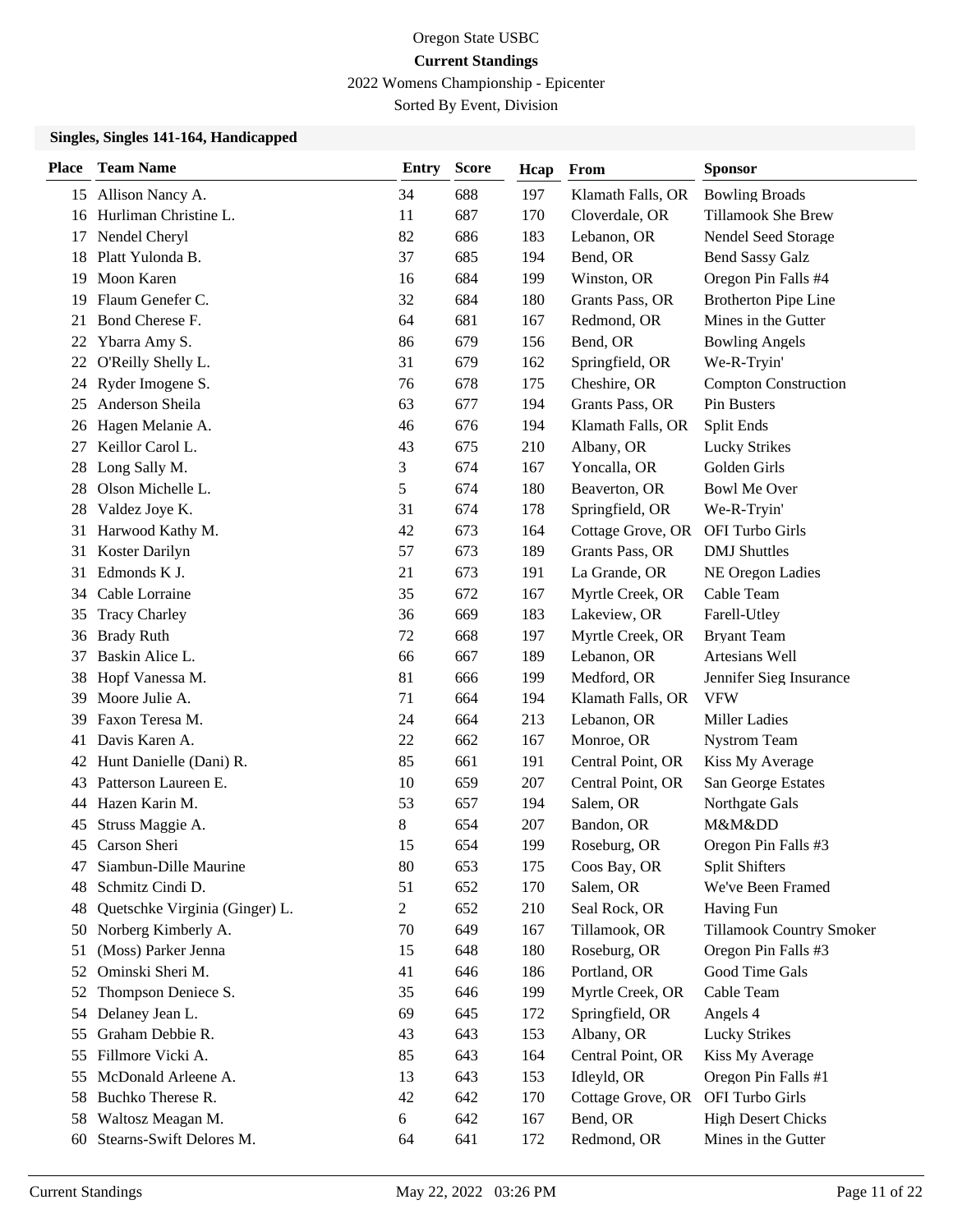2022 Womens Championship - Epicenter

Sorted By Event, Division

### **Singles, Singles 141-164, Handicapped**

| <b>Place</b> | <b>Team Name</b>       | <b>Entry</b> | <b>Score</b> | Hcap | From              | <b>Sponsor</b>              |
|--------------|------------------------|--------------|--------------|------|-------------------|-----------------------------|
| 61           | Liberty Karen E.       | 11           | 640          | 183  | Cloverdale, OR    | Tillamook She Brew          |
| 61           | McFall Linda J.        | 11           | 640          | 189  | Cloverdale, OR    | Tillamook She Brew          |
| 63           | Grimes Shannon         | 58           | 639          | 210  | Sisters, OR       | Pin Spinners                |
| 63           | Dickie Tammy K.        | 70           | 639          | 167  | Tillamook, OR     | Tillamook Country Smoker    |
| 65           | Pine Nancy S.          | 61           | 634          | 202  | Salem, OR         | <b>Just Visiting</b>        |
| 66           | Highsmith Michelle A.  | 37           | 632          | 202  | Bend, OR          | <b>Bend Sassy Galz</b>      |
| 66           | Algeciras Josie        | 54           | 632          | 199  | Salem, OR         | <b>Spare Parts</b>          |
| 66           | Shepherd Jonet K.      | 26           | 632          | 180  | Baker City, OR    | <b>Gutter Done</b>          |
| 69           | Tyerman April R.       | 32           | 630          | 197  | Grants Pass, OR   | <b>Brotherton Pipe Line</b> |
| 70           | Keeler Phyllis Y.      | 82           | 629          | 205  | Lebanon, OR       | Nendel Seed Storage         |
| 71           | McDonald Teresa M.     | 38           | 628          | 199  | Bend, OR          | Ups and Downs               |
| 72           | Ghormley Patricia A.   | 50           | 627          | 167  | Salem, OR         | CMA                         |
| 73           | McCurdy Charleen L.    | 75           | 626          | 180  | Salem, OR         | McCurdy Team                |
| 74           | Wilson Marilyn C.      | 63           | 624          | 202  | Grants Pass, OR   | Pin Busters                 |
| 75           | Novak Susan C.         | 39           | 623          | 213  | Prineville, OR    | Strikeforce II              |
| 75           | Cochran Lena M.        | 48           | 623          | 156  | Central Point, OR | <b>Tims Chippies</b>        |
| 77           | Rustad Joyce A.        | 52           | 617          | 156  | Salem, OR         | Firebird 1                  |
| 77           | Wooley Lisa J.         | 79           | 617          | 183  | North Bend, OR    | <b>Beach Bums</b>           |
| 79           | McDonald LaRee C.      | 38           | 616          | 213  | Bend, OR          | Ups and Downs               |
| 79           | LaMar Elisabeth E.     | 54           | 616          | 167  | Salem, OR         | <b>Spare Parts</b>          |
| 81           | Arnett Brittani E.     | 47           | 614          | 186  | Junction City, OR | <b>Ingalls</b> Team         |
| 81           | Taylor Jennifer        | 60           | 614          | 164  | Roseburg, OR      | Touchstone Engraving        |
| 83           | Mikesell Donna M.      | 71           | 613          | 210  | Klamath Falls, OR | <b>VFW</b>                  |
| 84           | Meduna Darmel J.       | 69           | 612          | 189  | Springfield, OR   | Angels 4                    |
|              | 85 Puckett Kathy D.    | 56           | 611          | 191  | Salem, OR         | Pratum Gals                 |
| 86           | Moyers Felicia K.      | 5            | 610          | 164  | Beaverton, OR     | <b>Bowl Me Over</b>         |
| 86           | Castillo Andrea M.     | 6            | 610          | 199  | Bend, OR          | <b>High Desert Chicks</b>   |
| 88           | Sommer Karen (Chris)   | 5            | 609          | 170  | Beaverton, OR     | <b>Bowl Me Over</b>         |
| 88           | Robinson Linda D.      | 14           | 609          | 151  | Forest Grove, OR  | Oregon Pin Falls #2         |
| 90           | Forcia Doris J.        | 79           | 607          | 189  | North Bend, OR    | <b>Beach Bums</b>           |
| 90           | Walker Carole M.       | 1            | 607          | 202  | Eugene, OR        | Simon Says                  |
| 90           | Sperle Amanda N.       | 33           | 607          | 205  | Lebanon, OR       | The Outsiders               |
| 93.          | Slater Debra M.        | 58           | 605          | 183  | Sisters, OR       | Pin Spinners                |
| 94           | Jackson Kathy          | 14           | 604          | 189  | Forest Grove, OR  | Oregon Pin Falls #2         |
| 95           | Swarm Lucie M.         | 31           | 602          | 180  | Springfield, OR   | We-R-Tryin'                 |
| 96           | Steinmetz Nadine E.    | $\mathbf{1}$ | 600          | 189  | Eugene, OR        | Simon Says                  |
| 96           | Lohan Vickie D.        | 19           | 600          | 186  | Grants Pass, OR   | Chris Warren's Pro Shop     |
| 98           | Anderson Joyce M.      | 76           | 598          | 180  | Cheshire, OR      | <b>Compton Construction</b> |
| 99           | Coughlin Linda L.      | 41           | 597          | 172  | Portland, OR      | Good Time Gals              |
| 100          | Snelling Deborah A.    | 12           | 594          | 191  | Corvallis, OR     | Dragonflies                 |
| 101          | Parker Joy K.          | 24           | 593          | 153  | Lebanon, OR       | <b>Miller Ladies</b>        |
| 102          | Copeland Virginia C.   | 32           | 592          | 199  | Grants Pass, OR   | <b>Brotherton Pipe Line</b> |
| 103          | Meirose Linda J.       | 61           | 591          | 159  | Salem, OR         | <b>Just Visiting</b>        |
| 103          | Campbell Joanne M.     | 90           | 591          | 159  | Klamath Falls, OR | <b>High Hopes</b>           |
| 105          | Galligan Christinea    | 87           | 590          | 170  | Talent, OR        | <b>Galligan Doubles</b>     |
| 106          | Versolenko Margaret M. | 55           | 589          | 162  | Salem, OR         | <b>Bowling Bubs</b>         |
|              |                        |              |              |      |                   |                             |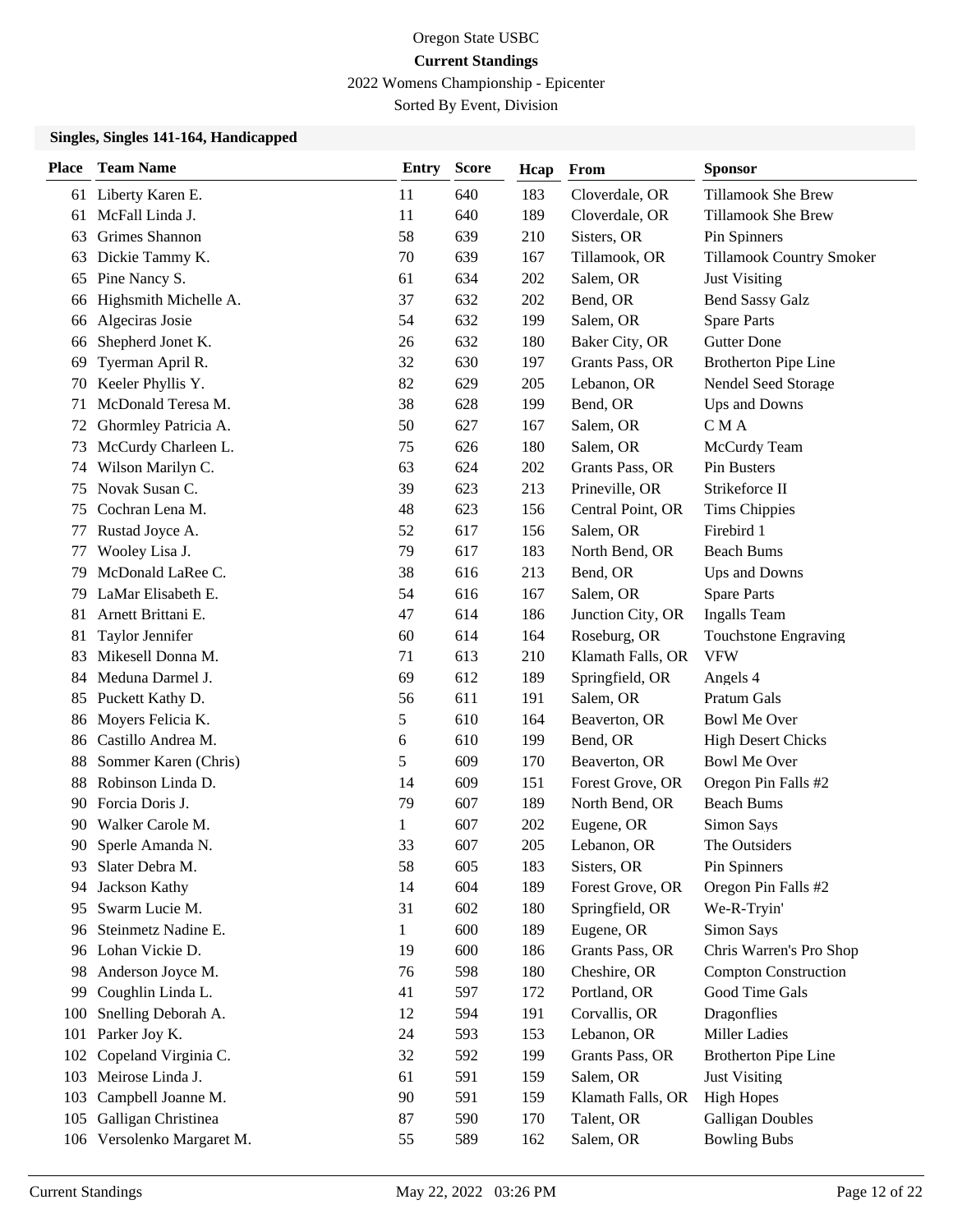2022 Womens Championship - Epicenter

Sorted By Event, Division

### **Singles, Singles 141-164, Handicapped**

| <b>Place</b> | <b>Team Name</b>       | Entry | <b>Score</b> | Hcap | From            | <b>Sponsor</b>             |
|--------------|------------------------|-------|--------------|------|-----------------|----------------------------|
| 107          | O'dell Susie B.        | 17    | 587          | 183  | Damascus, OR    | Lucky Ladies               |
| 108          | Hanten Barbara J.      | 66    | 586          | 205  | Lebanon, OR     | Artesians Well             |
| 108          | Waltosz Susan C.       | 6     | 586          | 172  | Bend, OR        | <b>High Desert Chicks</b>  |
| 110          | McClung Sharon V.      | 2     | 582          | 156  | Seal Rock, OR   | <b>Having Fun</b>          |
| 111          | Smith Pauline M.       | 17    | 580          | 213  | Damascus, OR    | Lucky Ladies               |
| 111          | Lundry Judy            | 30    | 580          | 194  | Dillard, OR     | <b>Lundry Construction</b> |
| 113          | Morgan Alisa M.        | 17    | 576          | 205  | Damascus, OR    | Lucky Ladies               |
| 114          | Barnes Mary E.         | 80    | 574          | 172  | Coos Bay, OR    | <b>Split Shifters</b>      |
| 115          | Campbell Debbie S.     | 54    | 572          | 153  | Salem, OR       | <b>Spare Parts</b>         |
| 116          | Tucker Laura L.        | 21    | 570          | 183  | La Grande, OR   | NE Oregon Ladies           |
| 117          | Hogan Linda S.         | 69    | 569          | 159  | Springfield, OR | Angels 4                   |
| 118          | Venable Jan            | 80    | 568          | 194  | Coos Bay, OR    | Split Shifters             |
| 119          | Cordova Virginia       | 77    | 566          | 202  | Springfield, OR | <b>Happy Feet</b>          |
| 120          | Stanton Rachel A.      | 78    | 565          | 170  | North Bend, OR  | Just Us                    |
| 121          | Smith Linda C.         | 29    | 560          | 180  | Salem, OR       | Jackson Auto Body          |
| 122          | Wilds-Vanecek Linda L. | 50    | 558          | 180  | Salem, OR       | C M A                      |
| 123          | Church Lora L.         | 55    | 555          | 153  | Salem, OR       | <b>Bowling Bubs</b>        |
| 124          | Roebuck Edith M.       | 38    | 550          | 183  | Bend, OR        | Ups and Downs              |
| 125          | Rohde Sheryl A.        | 87    | 540          | 189  | Talent, OR      | <b>Galligan Doubles</b>    |
| 126          | Rippy Brandi D.        | 86    | 533          | 167  | Bend, OR        | <b>Bowling Angels</b>      |
| 127          | Estes Sharon Lou       | 61    | 524          | 210  | Salem, OR       | <b>Just Visiting</b>       |
|              |                        |       |              |      |                 |                            |

# **Singles, Singles 165 & Up, Handicapped**

| <b>Place</b> | <b>Team Name</b>          | <b>Entry</b> | <b>Score</b> | Hcap | From              | <b>Sponsor</b>         |
|--------------|---------------------------|--------------|--------------|------|-------------------|------------------------|
|              | Milburn Lerae M.          | 48           | 747          | 137  | Central Point, OR | <b>Tims Chippies</b>   |
| 2            | Baerman Debbie M.         | 28           | 740          | 43   | Grants Pass, OR   | The Ducketts           |
| 3            | Haney Tonia L.            | 14           | 724          | 62   | Forest Grove, OR  | Oregon Pin Falls #2    |
| 4            | Drake-Holbrook Kristen L. | 46           | 719          | 135  | Klamath Falls, OR | Split Ends             |
| 5            | Webb Lori                 | 59           | 715          | 132  | Baker City, OR    | Ten Down               |
| 6            | Burritt Kay L.            | 26           | 708          | 129  | Baker City, OR    | <b>Gutter Done</b>     |
| 7            | Ball Trena J.             | 67           | 706          | 118  | Medford, OR       | H&P Benefit Planning   |
| 8            | Havira Betty              | 63           | 704          | 143  | Grants Pass, OR   | Pin Busters            |
| 9            | Woodward Sheryl R.        | 73           | 696          | 110  | Lebanon, OR       | James Gang             |
| 10           | Olson Kate M.             | 27           | 694          | 75   | Medford, OR       | <b>Strike Force</b>    |
| 11           | McCarthy Sandra L.        | 42           | 687          | 140  | Cottage Grove, OR | <b>OFI Turbo Girls</b> |
| 12           | Waggener Ashley M.        | 71           | 684          | 83   | Klamath Falls, OR | <b>VFW</b>             |
| 13           | Herron Nancy M.           | 54           | 681          | 113  | Salem, OR         | <b>Spare Parts</b>     |
| 13           | Green Shelly E.           | 9            | 681          | 102  | Molalla, OR       | Milwaukie Ladies       |
| 15           | Gorst Debbie J.           | 8            | 678          | 143  | Bandon, OR        | M&Mⅅ                   |
| 16           | Schmaling Sherri L.       | 25           | 676          | 132  | Clackamas, OR     | Meds Help              |
| 17           | Morefield Denise C.       | 39           | 674          | 124  | Prineville, OR    | Strikeforce II         |
| 18           | Henderson Barbara S.      | 67           | 672          | 118  | Medford, OR       | H&P Benefit Planning   |
| 19           | Williams Tiffanie J.      | 88           | 668          | 118  | Cottage Grove, OR | Mary, I'm Back         |
| 20           | Heintzman Nicole R.       | 73           | 663          | 145  | Lebanon, OR       | James Gang             |
| 21           | Berry Walda               | 40           | 658          | 126  | Madras, OR        | One Board Off          |
| 21           | Amaral Gloria P.          | 28           | 658          | 137  | Grants Pass, OR   | The Ducketts           |
| 23           | Nichols Linda J.          | 80           | 657          | 94   | Coos Bay, OR      | <b>Split Shifters</b>  |
|              |                           |              |              |      |                   |                        |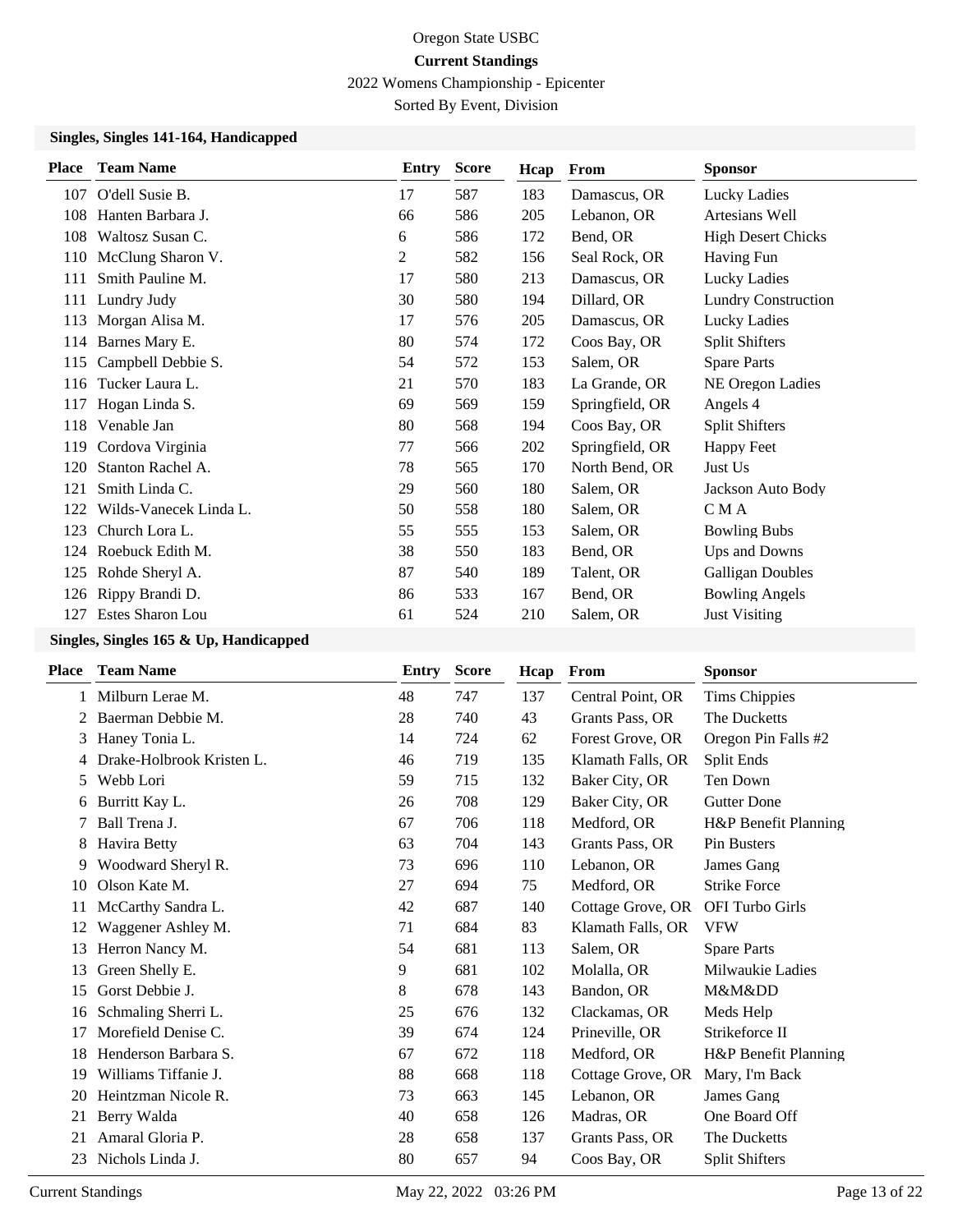2022 Womens Championship - Epicenter

Sorted By Event, Division

### **Singles, Singles 165 & Up, Handicapped**

| <b>Place</b> | <b>Team Name</b>          | <b>Entry</b> | <b>Score</b> | Hcap | From              | <b>Sponsor</b>             |
|--------------|---------------------------|--------------|--------------|------|-------------------|----------------------------|
| 23           | Driggs Jan E.             | 25           | 657          | 129  | Clackamas, OR     | Meds Help                  |
| 25           | Erdelyi Kimann A.         | 25           | 656          | 135  | Clackamas, OR     | Meds Help                  |
| 26           | Curry Summer D.           | 62           | 655          | 110  | Baker City, OR    | Hammer Girls               |
| 26           | Priest Jamie R.           | 84           | 655          | 105  | Medford, OR       | RollDrinkRepeat            |
| 28           | Miller Heather A.         | 15           | 652          | 75   | Roseburg, OR      | Oregon Pin Falls #3        |
| 29           | Wilson Valerie            | 63           | 649          | 108  | Grants Pass, OR   | Pin Busters                |
| 29           | Phillips Patsy J.         | 28           | 649          | 124  | Grants Pass, OR   | The Ducketts               |
| 31           | Smith Katie               | 40           | 648          | 148  | Madras, OR        | One Board Off              |
| 31           | Bundy Valerie E.          | 11           | 648          | 102  | Cloverdale, OR    | <b>Tillamook She Brew</b>  |
| 33           | Olsen Deanna R.           | 40           | 647          | 64   | Madras, OR        | One Board Off              |
| 34           | Pace Barbara L.           | 67           | 646          | 126  | Medford, OR       | H&P Benefit Planning       |
| 34           | Weston Melanie R.         | 69           | 646          | 108  | Springfield, OR   | Angels 4                   |
| 36           | Wheeler Kayla M.          | 33           | 645          | 143  | Lebanon, OR       | The Outsiders              |
| 37           | Miller Paula J.           | 50           | 643          | 129  | Salem, OR         | CMA                        |
| 38           | Bass Sharon L.            | 62           | 642          | 97   | Baker City, OR    | Hammer Girls               |
| 38           | Humphrey Jordan M.        | 93           | 642          | 78   | Cottage Grove, OR | <b>Humphrey Doubles</b>    |
| 40           | Goble Candace (Candy) E.  | 68           | 639          | 116  | Springfield, OR   | 4 Angels                   |
| 41           | Moon Sarah                | 16           | 637          | 86   | Winston, OR       | Oregon Pin Falls #4        |
| 42           | Hunter Cassandra L.       | 24           | 628          | 99   | Lebanon, OR       | <b>Miller Ladies</b>       |
| 43           | Bishop Angelina M.        | 19           | 624          | 81   | Grants Pass, OR   | Chris Warren's Pro Shop    |
| 43           | Johnson Teresa            | 30           | 624          | 129  | Dillard, OR       | <b>Lundry Construction</b> |
| 45           | Pearce Carol              | 57           | 622          | 148  | Grants Pass, OR   | <b>DMJ</b> Shuttles        |
| 46           | VanCurler Erin L.         | $\mathbf{1}$ | 621          | 99   | Eugene, OR        | Simon Says                 |
| 46           | Erlandson Kathy C.        | 27           | 621          | 137  | Medford, OR       | <b>Strike Force</b>        |
| 48           | Dusek Samantha A.         | 13           | 620          | 148  | Idleyld, OR       | Oregon Pin Falls #1        |
| 49           | Mcfarland Lori M.         | 25           | 615          | 99   | Clackamas, OR     | Meds Help                  |
| 50           | Moore Nancy L.            | 92           | 613          | 121  | Klamath Falls, OR | <b>Near Misses</b>         |
| 51           | Woodall Lynda             | 27           | 606          | 121  | Medford, OR       | <b>Strike Force</b>        |
| 52           | <b>Barclay Dorothy Jo</b> | 59           | 605          | 124  | Baker City, OR    | Ten Down                   |
| 52           | Jackson Carol L.          | 29           | 605          | 70   | Salem, OR         | Jackson Auto Body          |
| 54           | Bell Jodi L.              | 67           | 600          | 78   | Medford, OR       | H&P Benefit Planning       |
| 55           | James Barb                | 49           | 599          | 132  | Salem, OR         | Mothers & Daughters        |
|              | 56 Alter Brianna M.       | 71           | 597          | 137  | Klamath Falls, OR | <b>VFW</b>                 |
| 57           | Saldana Jennifer S.       | 89           | 595          | 105  | Cottage Grove, OR | Grove Girls                |
| 58           | McKenzie Heather J.       | 48           | 589          | 70   | Central Point, OR | <b>Tims Chippies</b>       |
| 58           | Clark Natalie R.          | 88           | 589          | 5    | Cottage Grove, OR | Mary, I'm Back             |
| 58           | Marchant Peggy E.         | 18           | 589          | 83   | Medford, OR       | <b>Bowl-A-Holics</b>       |
| 61           | <b>Cates Suzy</b>         | 62           | 584          | 118  | Baker City, OR    | <b>Hammer Girls</b>        |
| 61           | Baker Amanda M.           | 28           | 584          | 78   | Grants Pass, OR   | The Ducketts               |
| 63           | Denson Tracy A.           | $\mathbf{1}$ | 583          | 116  | Eugene, OR        | Simon Says                 |
| 64           | Fait Linda S.             | 18           | 582          | 102  | Medford, OR       | <b>Bowl-A-Holics</b>       |
| 65           | Gangewer Corey D.         | 20           | 577          | 140  | Coquille, OR      | Who Cares                  |
| 66           | Grimes Joan               | 94           | 576          | 70   | Eagle Point, OR   | <b>Fisher Trucking</b>     |
| 67           | Sonognini Jayne M.        | 55           | 569          | 102  | Salem, OR         | <b>Bowling Bubs</b>        |
| 68           | Pruitt Marlana G.         | 84           | 564          | 121  | Medford, OR       | RollDrinkRepeat            |
| 69           | Hamel Shari A.            | 39           | 557          | 113  | Prineville, OR    | Strikeforce II             |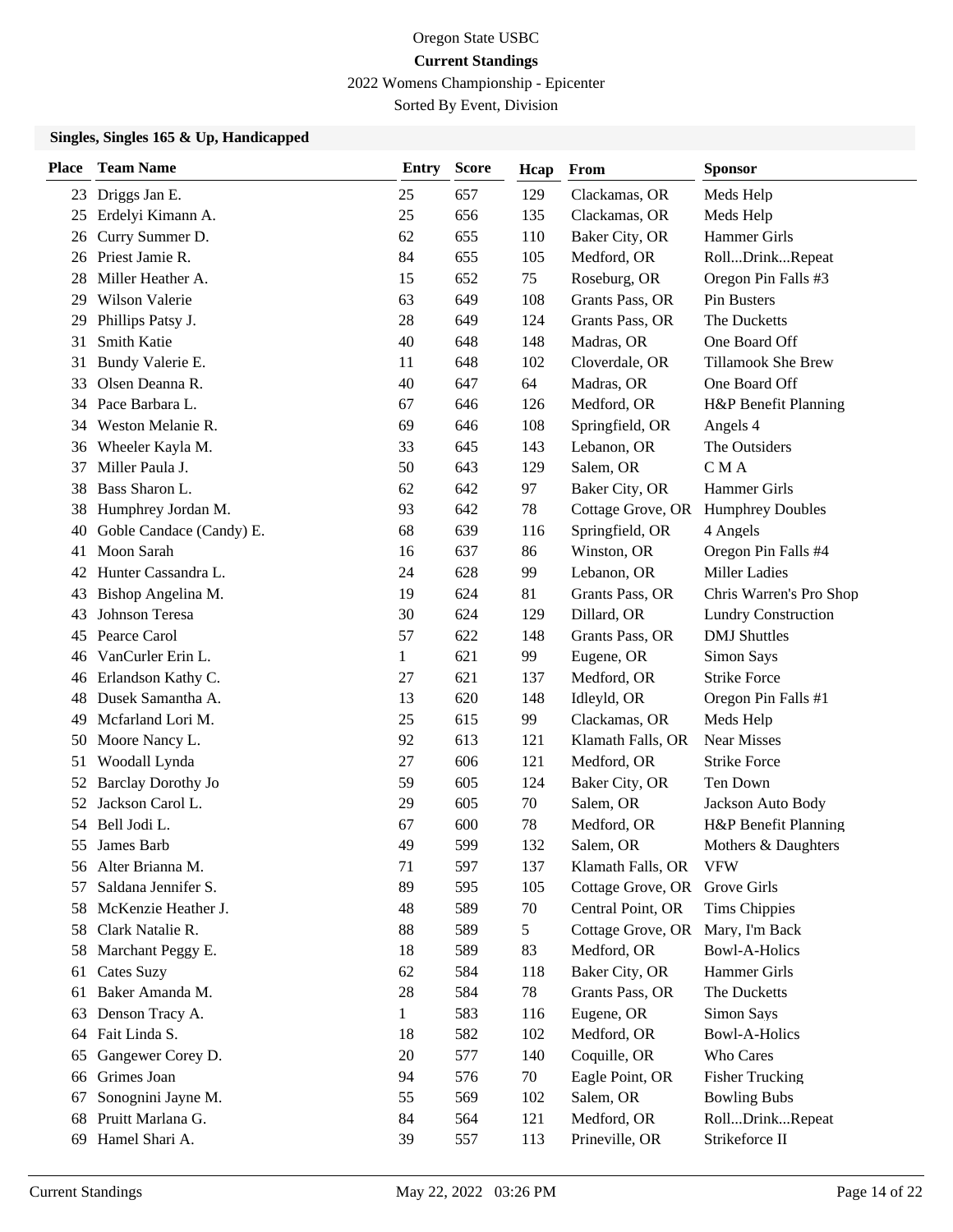2022 Womens Championship - Epicenter

Sorted By Event, Division

### **Singles, Singles 165 & Up, Handicapped**

| <b>Place</b> Team Name | <b>Entry Score</b> |     | <b>Heap</b> From |                              | <b>Sponsor</b>          |
|------------------------|--------------------|-----|------------------|------------------------------|-------------------------|
| 70 Armstead Crystal M. | 18                 | 534 | 108              | Medford, OR                  | Bowl-A-Holics           |
| 71 Lawless Cindylou S. | 19                 | 533 | 94               | Grants Pass, OR              | Chris Warren's Pro Shop |
| 72 Cake Mandie J.      | 46                 | 502 |                  | Klamath Falls, OR Split Ends |                         |

| Place | <b>Team Name</b>          | <b>Entry</b> | <b>Score</b> | Hcap | From              | <b>Sponsor</b>          |
|-------|---------------------------|--------------|--------------|------|-------------------|-------------------------|
|       | 1 Olsen Deanna R.         | 40           | 2,130        | 192  | Madras, OR        | One Board Off           |
| 2     | Smith Katie               | 40           | 2,118        | 444  | Madras, OR        | One Board Off           |
| 3     | Milburn Lerae M.          | 48           | 2,103        | 411  | Central Point, OR | <b>Tims Chippies</b>    |
| 4     | Pace Barbara L.           | 67           | 2,082        | 378  | Medford, OR       | H&P Benefit Planning    |
| 5     | Moon Sarah                | 16           | 2,060        | 258  | Winston, OR       | Oregon Pin Falls #4     |
| 6     | Drake-Holbrook Kristen L. | 46           | 2,058        | 405  | Klamath Falls, OR | Split Ends              |
| 7     | Waggener Ashley M.        | 71           | 2,056        | 249  | Klamath Falls, OR | <b>VFW</b>              |
| 8     | Miller Paula J.           | 50           | 2,036        | 387  | Salem, OR         | C M A                   |
| 9     | Bishop Angelina M.        | 19           | 2,021        | 243  | Grants Pass, OR   | Chris Warren's Pro Shop |
| 10    | Webb Lori                 | 59           | 2,016        | 396  | Baker City, OR    | Ten Down                |
| 11    | Baerman Debbie M.         | 28           | 2,014        | 129  | Grants Pass, OR   | The Ducketts            |
| 12    | Burritt Kay L.            | 26           | 2,006        | 387  | Baker City, OR    | <b>Gutter Done</b>      |
| 13    | Gorst Debbie J.           | 8            | 2,003        | 429  | Bandon, OR        | M&Mⅅ                    |
| 14    | Havira Betty              | 63           | 2,002        | 429  | Grants Pass, OR   | Pin Busters             |
| 15    | Miller Heather A.         | 15           | 1,994        | 225  | Roseburg, OR      | Oregon Pin Falls #3     |
| 16    | Wheeler Kayla M.          | 33           | 1,990        | 429  | Lebanon, OR       | The Outsiders           |
| 17    | Amaral Gloria P.          | 28           | 1,989        | 411  | Grants Pass, OR   | The Ducketts            |
| 18    | Haney Tonia L.            | 14           | 1,968        | 186  | Forest Grove, OR  | Oregon Pin Falls #2     |
| 19    | Schmaling Sherri L.       | 25           | 1,967        | 396  | Clackamas, OR     | Meds Help               |
| 20    | Henderson Barbara S.      | 67           | 1,964        | 354  | Medford, OR       | H&P Benefit Planning    |
| 21    | Erdelyi Kimann A.         | 25           | 1,961        | 405  | Clackamas, OR     | Meds Help               |
| 22    | Mcfarland Lori M.         | 25           | 1,954        | 297  | Clackamas, OR     | Meds Help               |
| 23    | Goble Candace (Candy) E.  | 69           | 1,949        | 348  | Springfield, OR   | Angels 4                |
| 24    | Phillips Patsy J.         | 28           | 1,939        | 372  | Grants Pass, OR   | The Ducketts            |
| 25    | Herron Nancy M.           | 54           | 1,937        | 339  | Salem, OR         | <b>Spare Parts</b>      |
| 26    | Ball Trena J.             | 67           | 1,931        | 354  | Medford, OR       | H&P Benefit Planning    |
| 27    | Berry Walda               | 40           | 1,930        | 378  | Madras, OR        | One Board Off           |
| 28    | James Barb                | 49           | 1,928        | 396  | Salem, OR         | Mothers & Daughters     |
| 28    | Driggs Jan E.             | 25           | 1,928        | 387  | Clackamas, OR     | Meds Help               |
| 30    | Alter Brianna M.          | 71           | 1,916        | 411  | Klamath Falls, OR | <b>VFW</b>              |
| 31    | Woodall Lynda             | 27           | 1,912        | 363  | Medford, OR       | <b>Strike Force</b>     |
|       | 32 Woodward Sheryl R.     | 73           | 1,911        | 330  | Lebanon, OR       | James Gang              |
| 33    | Olson Kate M.             | 27           | 1,910        | 225  | Medford, OR       | <b>Strike Force</b>     |
| 34    | Pearce Carol              | 57           | 1,906        | 444  | Grants Pass, OR   | <b>DMJ</b> Shuttles     |
| 35    | Priest Jamie R.           | 84           | 1,905        | 315  | Medford, OR       | RollDrinkRepeat         |
| 36    | Wilson Valerie            | 63           | 1,904        | 324  | Grants Pass, OR   | Pin Busters             |
| 37    | McCarthy Sandra L.        | 42           | 1,903        | 420  | Cottage Grove, OR | OFI Turbo Girls         |
| 37    | Weston Melanie R.         | 69           | 1,903        | 324  | Springfield, OR   | Angels 4                |
| 39    | Heintzman Nicole R.       | 73           | 1,894        | 435  | Lebanon, OR       | James Gang              |
| 40    | Bass Sharon L.            | 62           | 1,892        | 291  | Baker City, OR    | Hammer Girls            |
|       | 41 Pruitt Marlana G.      | 84           | 1,887        | 363  | Medford, OR       | RollDrinkRepeat         |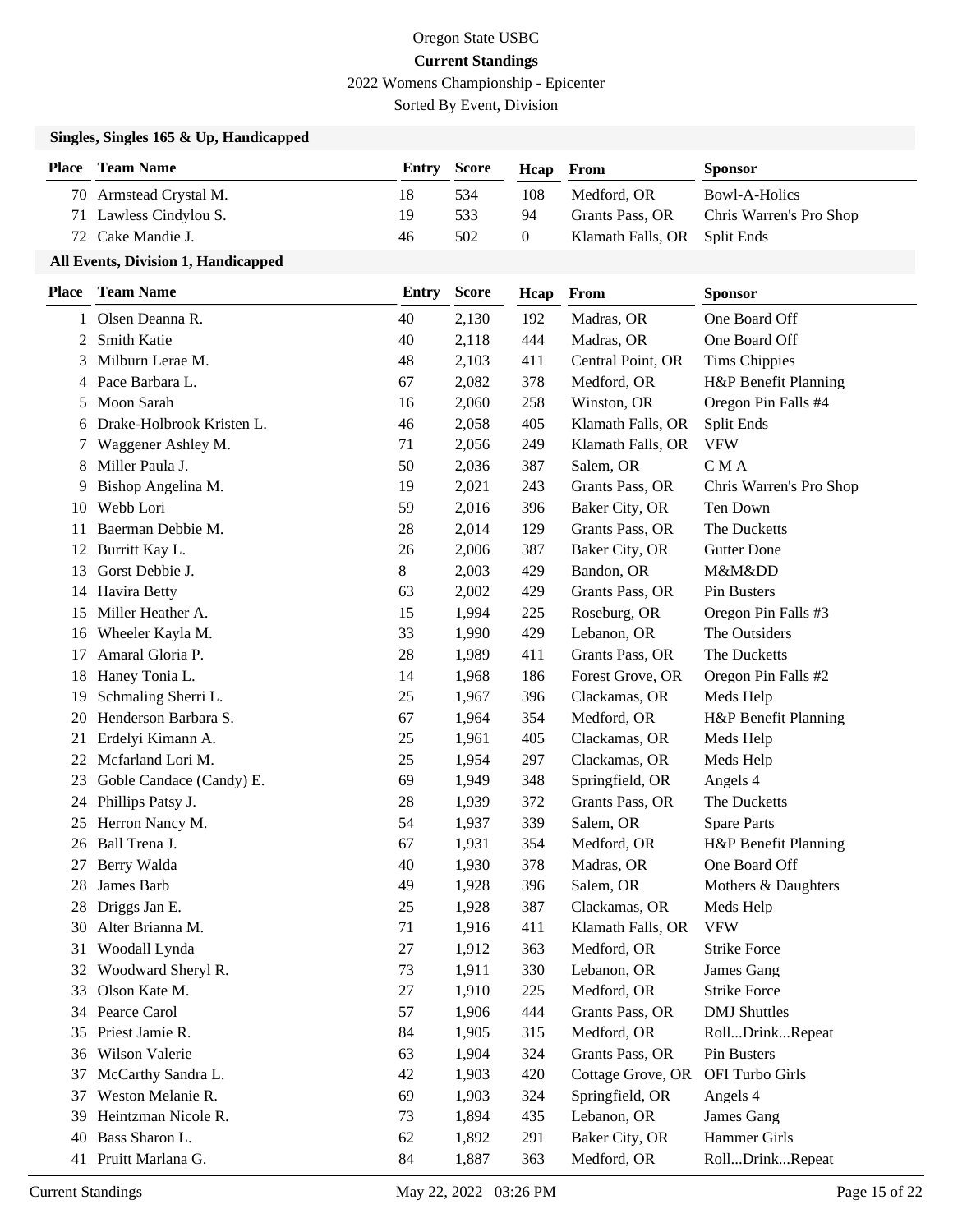2022 Womens Championship - Epicenter

Sorted By Event, Division

### **All Events, Division 1, Handicapped**

| <b>Place</b> | <b>Team Name</b>          | <b>Entry</b> | <b>Score</b> | Hcap | From              | <b>Sponsor</b>             |
|--------------|---------------------------|--------------|--------------|------|-------------------|----------------------------|
| 41           | Williams Tiffanie J.      | 88           | 1,887        | 354  | Cottage Grove, OR | Mary, I'm Back             |
| 41           | Green Shelly E.           | 9            | 1,887        | 306  | Molalla, OR       | Milwaukie Ladies           |
| 44           | Moore Nancy L.            | 92           | 1,886        | 363  | Klamath Falls, OR | <b>Near Misses</b>         |
| 45           | Curry Summer D.           | 62           | 1,885        | 330  | Baker City, OR    | Hammer Girls               |
| 46           | Bell Jodi L.              | 67           | 1,876        | 234  | Medford, OR       | H&P Benefit Planning       |
| 47           | Gangewer Corey D.         | 20           | 1,871        | 420  | Coquille, OR      | <b>Who Cares</b>           |
| 48           | Dusek Samantha A.         | 13           | 1,870        | 444  | Idleyld, OR       | Oregon Pin Falls #1        |
| 49           | Nichols Linda J.          | 80           | 1,865        | 282  | Coos Bay, OR      | <b>Split Shifters</b>      |
| 50           | Grimes Joan               | 94           | 1,863        | 210  | Eagle Point, OR   | <b>Fisher Trucking</b>     |
| 51           | Bundy Valerie E.          | 11           | 1,856        | 306  | Cloverdale, OR    | <b>Tillamook She Brew</b>  |
| 52           | Saldana Jennifer S.       | 89           | 1,848        | 315  | Cottage Grove, OR | Grove Girls                |
| 53           | Marchant Peggy E.         | 18           | 1,836        | 249  | Medford, OR       | <b>Bowl-A-Holics</b>       |
| 54           | Fait Linda S.             | 18           | 1,822        | 306  | Medford, OR       | <b>Bowl-A-Holics</b>       |
| 54           | Hunter Cassandra L.       | 24           | 1,822        | 297  | Lebanon, OR       | <b>Miller Ladies</b>       |
| 56           | Johnson Teresa            | 30           | 1,815        | 387  | Dillard, OR       | <b>Lundry Construction</b> |
| 57           | Clark Natalie R.          | 88           | 1,813        | 15   | Cottage Grove, OR | Mary, I'm Back             |
| 58           | Erlandson Kathy C.        | 27           | 1,795        | 411  | Medford, OR       | <b>Strike Force</b>        |
| 59           | Jackson Carol L.          | 29           | 1,792        | 210  | Salem, OR         | Jackson Auto Body          |
| 60           | VanCurler Erin L.         | 1            | 1,773        | 297  | Eugene, OR        | Simon Says                 |
| 61           | <b>Cates Suzy</b>         | 62           | 1,771        | 354  | Baker City, OR    | <b>Hammer Girls</b>        |
| 62           | Denson Tracy A.           | 1            | 1,767        | 348  | Eugene, OR        | Simon Says                 |
| 63           | Morefield Denise C.       | 39           | 1,764        | 372  | Prineville, OR    | Strikeforce II             |
| 64           | <b>Barclay Dorothy Jo</b> | 59           | 1,762        | 372  | Baker City, OR    | Ten Down                   |
| 65           | Hamel Shari A.            | 39           | 1,760        | 339  | Prineville, OR    | Strikeforce II             |
| 66           | McKenzie Heather J.       | 48           | 1,722        | 210  | Central Point, OR | <b>Tims Chippies</b>       |
| 67           | Lawless Cindylou S.       | 19           | 1,704        | 282  | Grants Pass, OR   | Chris Warren's Pro Shop    |
| 68           | Sonognini Jayne M.        | 55           | 1,688        | 306  | Salem, OR         | <b>Bowling Bubs</b>        |
| 69           | Baker Amanda M.           | 28           | 1,673        | 234  | Grants Pass, OR   | The Ducketts               |
| 70           | Armstead Crystal M.       | 18           | 1,570        | 216  | Medford, OR       | <b>Bowl-A-Holics</b>       |
| 71           | Wodesky Sandra K.         | 91           | 1,350        | 290  | Oregon City, OR   | Ladies Strike Force        |

| Place | <b>Team Name</b>        | Entry | <b>Score</b> | Hcap | <b>From</b>       | <b>Sponsor</b>        |
|-------|-------------------------|-------|--------------|------|-------------------|-----------------------|
|       | Durrant Sharon G.       | 72    | 2,063        | 534  | Myrtle Creek, OR  | <b>Bryant Team</b>    |
|       | 2 Brady Ruth            | 72    | 2,061        | 591  | Myrtle Creek, OR  | <b>Bryant Team</b>    |
| 3     | McTaggart Lia Y.        | 31    | 2,055        | 492  | Springfield, OR   | We-R-Tryin'           |
| 4     | Anderson Sheila         | 63    | 2,049        | 582  | Grants Pass, OR   | Pin Busters           |
|       | 5 Cable Lorraine        | 35    | 2,042        | 501  | Myrtle Creek, OR  | Cable Team            |
|       | 6 Nelson Margie S.      | 8     | 2,039        | 630  | Bandon, OR        | M&Mⅅ                  |
|       | Dillon Judy P.          | 40    | 2,032        | 573  | Madras, OR        | One Board Off         |
| 8     | Smith Sherry A.         | 59    | 2,029        | 459  | Baker City, OR    | Ten Down              |
| 8     | Moon Karen              | 16    | 2,029        | 597  | Winston, OR       | Oregon Pin Falls #4   |
| 10    | Ybarra Amy S.           | 86    | 2,027        | 468  | Bend, OR          | <b>Bowling Angels</b> |
| 11    | Hurliman Christine L.   | 11    | 2,021        | 510  | Cloverdale, OR    | Tillamook She Brew    |
|       | 12 Nendel Cheryl        | 82    | 2,011        | 549  | Lebanon, OR       | Nendel Seed Storage   |
| 13    | Keeler Phyllis Y.       | 82    | 2,004        | 615  | Lebanon, OR       | Nendel Seed Storage   |
| 14    | Hunt Danielle (Dani) R. | 85    | 2,002        | 573  | Central Point, OR | Kiss My Average       |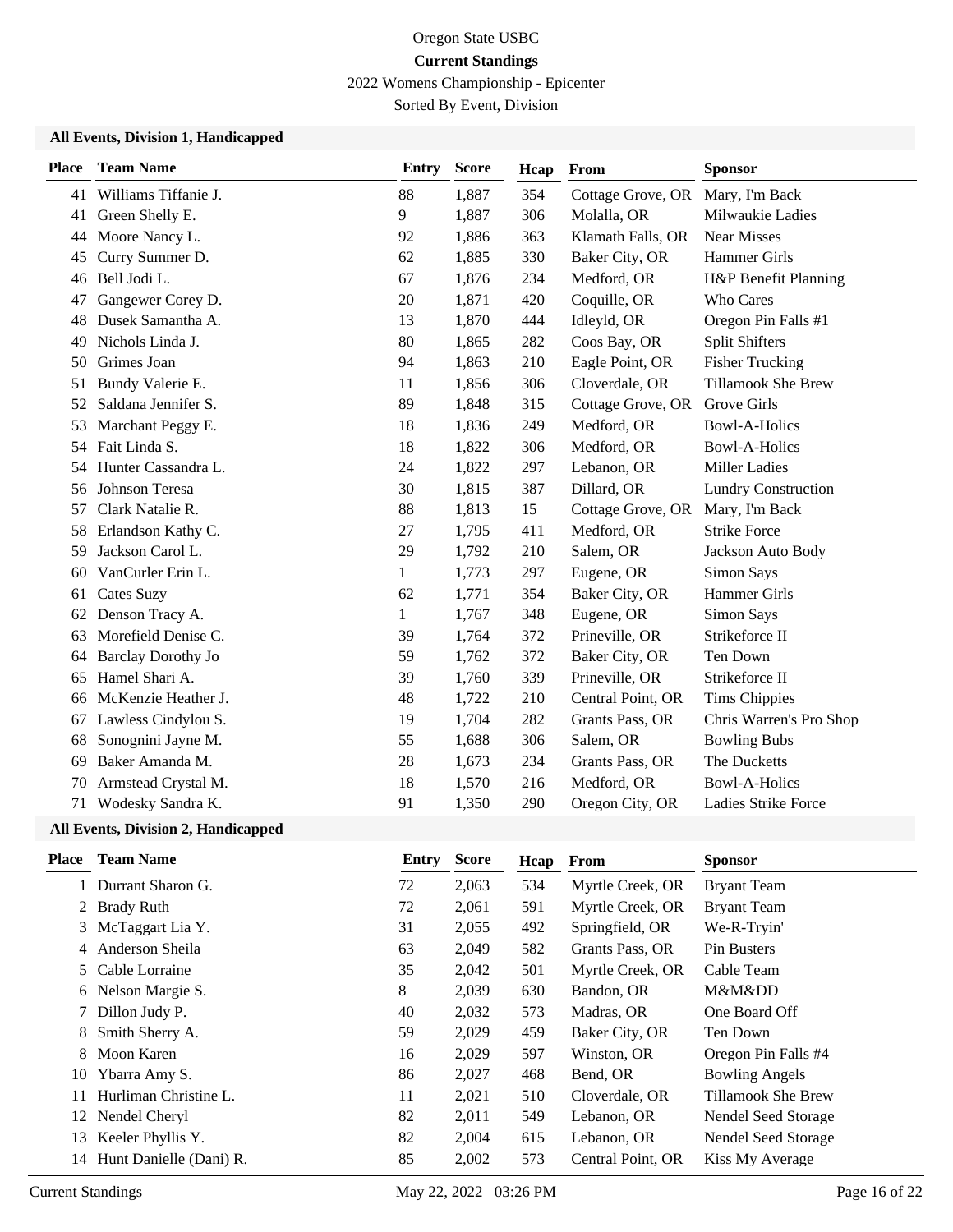2022 Womens Championship - Epicenter

Sorted By Event, Division

| <b>Place</b> | <b>Team Name</b>     | Entry | <b>Score</b> | Hcap | From              | <b>Sponsor</b>                  |
|--------------|----------------------|-------|--------------|------|-------------------|---------------------------------|
| 15           | Algeciras Josie      | 54    | 1,999        | 597  | Salem, OR         | <b>Spare Parts</b>              |
| 16           | Taylor Jennifer      | 60    | 1,996        | 492  | Roseburg, OR      | <b>Touchstone Engraving</b>     |
| 17           | Kwandt Robin J.      | 89    | 1,993        | 573  | Cottage Grove, OR | Grove Girls                     |
| 18           | Fillmore Vicki A.    | 85    | 1,986        | 492  | Central Point, OR | Kiss My Average                 |
| 18           | Fisher Shannon G.    | 94    | 1,986        | 516  | Eagle Point, OR   | Fisher Trucking                 |
| 18           | (Moss) Parker Jenna  | 15    | 1,986        | 540  | Roseburg, OR      | Oregon Pin Falls #3             |
| 21           | Harwood Kathy M.     | 42    | 1,985        | 492  | Cottage Grove, OR | OFI Turbo Girls                 |
| 22           | Hagen Melanie A.     | 46    | 1,978        | 582  | Klamath Falls, OR | Split Ends                      |
| 23           | Rustad Joyce A.      | 52    | 1,977        | 468  | Salem, OR         | Firebird 1                      |
| 24           | Faxon Teresa M.      | 24    | 1,973        | 639  | Lebanon, OR       | <b>Miller Ladies</b>            |
| 25           | Long Sally M.        | 3     | 1,966        | 501  | Yoncalla, OR      | Golden Girls                    |
| 25           | O'Reilly Shelly L.   | 31    | 1,966        | 486  | Springfield, OR   | We-R-Tryin'                     |
| 27           | Wilson Marilyn C.    | 63    | 1,965        | 606  | Grants Pass, OR   | Pin Busters                     |
| 28           | Carson Sheri         | 15    | 1,958        | 597  | Roseburg, OR      | Oregon Pin Falls #3             |
| 28           | Shepherd Jonet K.    | 26    | 1,958        | 540  | Baker City, OR    | <b>Gutter Done</b>              |
| 30           | Novak Susan C.       | 39    | 1,957        | 639  | Prineville, OR    | Strikeforce II                  |
| 31           | Larsen Shauna A.     | 6     | 1,956        | 567  | Bend, OR          | <b>High Desert Chicks</b>       |
| 32           | Ominski Sheri M.     | 41    | 1,955        | 558  | Portland, OR      | Good Time Gals                  |
| 33           | Bryant Sheree L.     | 72    | 1,945        | 540  | Myrtle Creek, OR  | <b>Bryant Team</b>              |
| 34           | Muller Irene         | 83    | 1,944        | 621  | Salem, OR         | Just for Fun                    |
| 35           | Imhausen Crystal L.  | 48    | 1,942        | 525  | Central Point, OR | <b>Tims Chippies</b>            |
| 36           | Castillo Andrea M.   | 6     | 1,940        | 597  | Bend, OR          | <b>High Desert Chicks</b>       |
| 37           | Moore Julie A.       | 71    | 1,938        | 582  | Klamath Falls, OR | <b>VFW</b>                      |
| 38           | Koster Darilyn       | 57    | 1,936        | 567  | Grants Pass, OR   | <b>DMJ</b> Shuttles             |
| 39           | Moyers Felicia K.    | 5     | 1,934        | 492  | Beaverton, OR     | <b>Bowl Me Over</b>             |
| 40           | Norberg Kimberly A.  | 70    | 1,933        | 501  | Tillamook, OR     | <b>Tillamook Country Smoker</b> |
| 41           | Mikesell Donna M.    | 71    | 1,931        | 630  | Klamath Falls, OR | <b>VFW</b>                      |
| 42           | Waltosz Susan C.     | 6     | 1,930        | 516  | Bend, OR          | <b>High Desert Chicks</b>       |
| 43           | Buchko Therese R.    | 42    | 1,925        | 510  | Cottage Grove, OR | OFI Turbo Girls                 |
| 43           | LaMar Elisabeth E.   | 54    | 1,925        | 501  | Salem, OR         | <b>Spare Parts</b>              |
| 45           | McDonald LaRee C.    | 38    | 1,923        | 639  | Bend, OR          | Ups and Downs                   |
|              | 46 Gary Charlene C.  | 20    | 1,922        | 582  | Coquille, OR      | Who Cares                       |
| 47           | McRae Klista A.      | 26    | 1,921        | 459  | Baker City, OR    | <b>Gutter Done</b>              |
| 48           | Platt Yulonda B.     | 37    | 1,920        | 582  | Bend, OR          | <b>Bend Sassy Galz</b>          |
| 48           | Baskin Alice L.      | 66    | 1,920        | 567  | Lebanon, OR       | Artesians Well                  |
| 50           | Hogan Linda S.       | 69    | 1,919        | 477  | Springfield, OR   | Angels 4                        |
| 51           | Allison Nancy A.     | 34    | 1,914        | 591  | Klamath Falls, OR | <b>Bowling Broads</b>           |
| 52           | Ryder Imogene S.     | 76    | 1,913        | 525  | Cheshire, OR      | <b>Compton Construction</b>     |
| 53           | McFall Linda J.      | 11    | 1,906        | 567  | Cloverdale, OR    | <b>Tillamook She Brew</b>       |
| 54           | McDonald Teresa M.   | 38    | 1,905        | 597  | Bend, OR          | Ups and Downs                   |
| 55           | McDonald Arleene A.  | 13    | 1,903        | 459  | Idleyld, OR       | Oregon Pin Falls #1             |
| 55           | Robinson Linda D.    | 14    | 1,903        | 453  | Forest Grove, OR  | Oregon Pin Falls #2             |
| 57           | Meduna Darmel J.     | 68    | 1,901        | 567  | Springfield, OR   | 4 Angels                        |
| 58           | Patterson Laureen E. | 10    | 1,899        | 621  | Central Point, OR | San George Estates              |
| 59           | McCurdy Charleen L.  | 75    | 1,898        | 540  | Salem, OR         | McCurdy Team                    |
| 60           | Valdez Joye K.       | 31    | 1,897        | 534  | Springfield, OR   | We-R-Tryin'                     |
|              |                      |       |              |      |                   |                                 |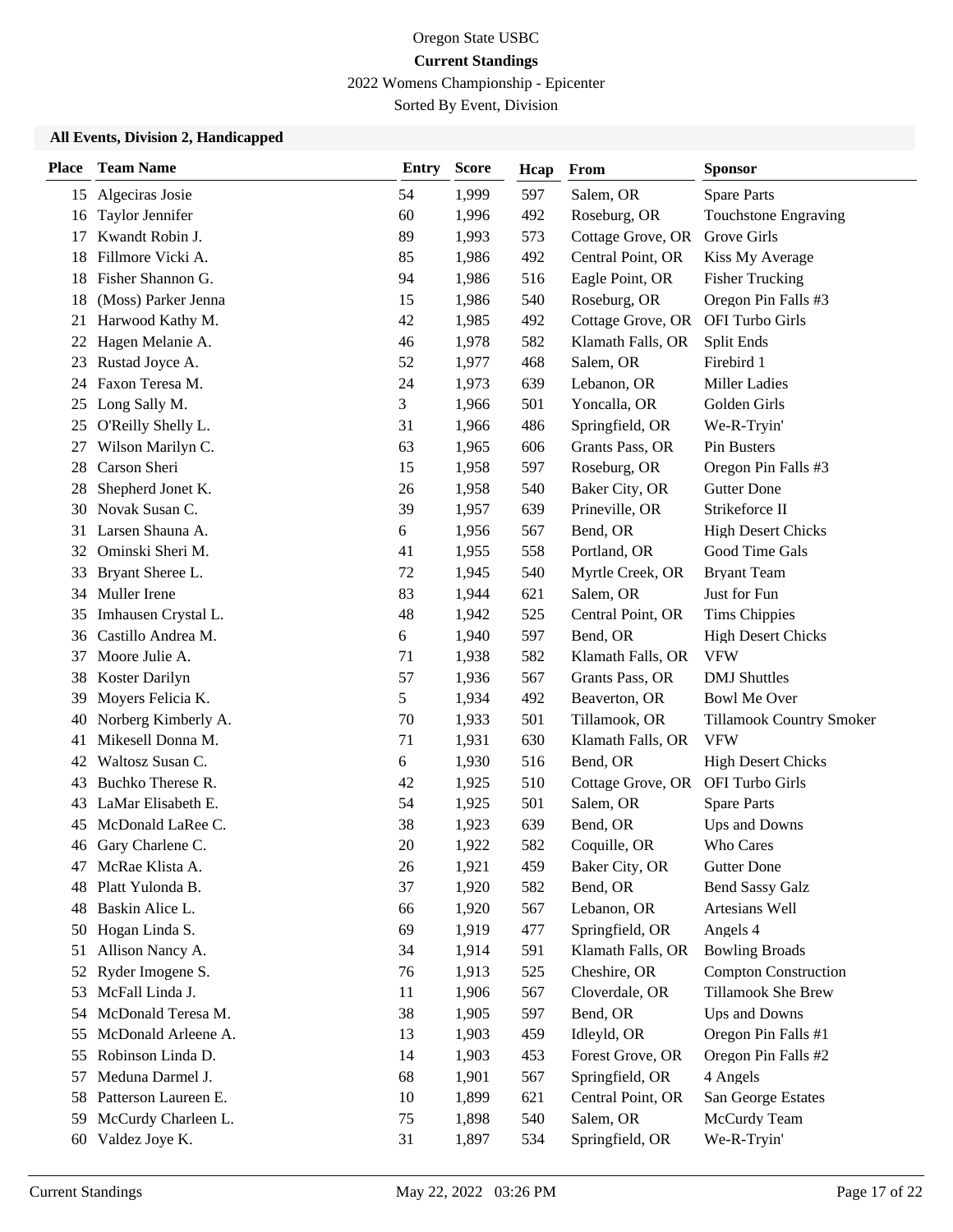2022 Womens Championship - Epicenter

Sorted By Event, Division

| <b>Place</b> | <b>Team Name</b>               | <b>Entry</b>   | <b>Score</b> | Hcap | From              | <b>Sponsor</b>              |
|--------------|--------------------------------|----------------|--------------|------|-------------------|-----------------------------|
| 61           | Pine Nancy S.                  | 61             | 1,894        | 606  | Salem, OR         | <b>Just Visiting</b>        |
| 61           | <b>Tracy Charley</b>           | 36             | 1,894        | 549  | Lakeview, OR      | Farell-Utley                |
| 63           | Campbell Joanne M.             | 90             | 1,893        | 477  | Klamath Falls, OR | <b>High Hopes</b>           |
| 64           | Hazen Karin M.                 | 53             | 1,891        | 582  | Salem, OR         | Northgate Gals              |
| 65           | Coughlin Linda L.              | 41             | 1,888        | 516  | Portland, OR      | Good Time Gals              |
| 66           | Quetschke Virginia (Ginger) L. | $\overline{c}$ | 1,887        | 630  | Seal Rock, OR     | Having Fun                  |
| 67           | Struss Maggie A.               | 8              | 1,883        | 621  | Bandon, OR        | M&Mⅅ                        |
| 68           | Flaum Genefer C.               | 32             | 1,882        | 540  | Grants Pass, OR   | <b>Brotherton Pipe Line</b> |
| 69           | Cochran Lena M.                | 48             | 1,878        | 468  | Central Point, OR | <b>Tims Chippies</b>        |
| 70           | Sommer Karen (Chris)           | 5              | 1,876        | 510  | Beaverton, OR     | <b>Bowl Me Over</b>         |
| 71           | Arnett Brittani E.             | 47             | 1,875        | 558  | Junction City, OR | <b>Ingalls Team</b>         |
| 72           | Highsmith Michelle A.          | 37             | 1,874        | 606  | Bend, OR          | <b>Bend Sassy Galz</b>      |
| 73           | Waltosz Meagan M.              | 6              | 1,873        | 501  | Bend, OR          | <b>High Desert Chicks</b>   |
| 74           | Grimes Shannon                 | 58             | 1,865        | 630  | Sisters, OR       | Pin Spinners                |
| 75           | Graham Debbie R.               | 43             | 1,860        | 459  | Albany, OR        | <b>Lucky Strikes</b>        |
| 76           | Olson Michelle L.              | 5              | 1,858        | 540  | Beaverton, OR     | <b>Bowl Me Over</b>         |
| 77           | Liberty Karen E.               | 11             | 1,854        | 549  | Cloverdale, OR    | <b>Tillamook She Brew</b>   |
| 78           | Neff Laurie L.                 | 23             | 1,850        | 591  | Glendale, OR      | Cavewomen                   |
| 79           | Church Lora L.                 | 55             | 1,848        | 459  | Salem, OR         | <b>Bowling Bubs</b>         |
| 80           | Forcia Doris J.                | 79             | 1,847        | 567  | North Bend, OR    | <b>Beach Bums</b>           |
| 81           | Meirose Linda J.               | 61             | 1,846        | 477  | Salem, OR         | <b>Just Visiting</b>        |
| 82           | Dickie Tammy K.                | 70             | 1,844        | 501  | Tillamook, OR     | Tillamook Country Smoker    |
| 82           | Hopf Vanessa M.                | 81             | 1,844        | 597  | Medford, OR       | Jennifer Sieg Insurance     |
| 84           | Tyerman April R.               | 32             | 1,843        | 591  | Grants Pass, OR   | <b>Brotherton Pipe Line</b> |
| 85           | Hanten Barbara J.              | 66             | 1,841        | 615  | Lebanon, OR       | Artesians Well              |
| 85           | Stanton Rachel A.              | 78             | 1,841        | 510  | North Bend, OR    | Just Us                     |
| 87           | Edmonds K J.                   | 21             | 1,839        | 573  | La Grande, OR     | NE Oregon Ladies            |
| 88           | Siambun-Dille Maurine          | 80             | 1,836        | 525  | Coos Bay, OR      | <b>Split Shifters</b>       |
| 89           | Lohan Vickie D.                | 19             | 1,832        | 558  | Grants Pass, OR   | Chris Warren's Pro Shop     |
| 90           | Schmitz Cindi D.               | 51             | 1,826        | 510  | Salem, OR         | We've Been Framed           |
| 91           | Parker Joy K.                  | 24             | 1,821        | 459  | Lebanon, OR       | <b>Miller Ladies</b>        |
| 91           | Swarm Lucie M.                 | 31             | 1,821        | 540  | Springfield, OR   | We-R-Tryin'                 |
| 93           | Keillor Carol L.               | 43             | 1,820        | 630  | Albany, OR        | <b>Lucky Strikes</b>        |
| 94           | Jackson Kathy                  | 14             | 1,817        | 567  | Forest Grove, OR  | Oregon Pin Falls #2         |
| 95           | Campbell Debbie S.             | 54             | 1,814        | 459  | Salem, OR         | <b>Spare Parts</b>          |
| 96           | Delaney Jean L.                | 69             | 1,808        | 516  | Springfield, OR   | Angels 4                    |
| 97           | Stearns-Swift Delores M.       | 64             | 1,807        | 516  | Redmond, OR       | Mines in the Gutter         |
| 98           | Wooley Lisa J.                 | 79             | 1,806        | 549  | North Bend, OR    | <b>Beach Bums</b>           |
| 99           | Slater Debra M.                | 58             | 1,801        | 549  | Sisters, OR       | Pin Spinners                |
| 99           | Walker Carole M.               | $\mathbf{1}$   | 1,801        | 606  | Eugene, OR        | Simon Says                  |
| 101          | Anderson Joyce M.              | 76             | 1,799        | 540  | Cheshire, OR      | <b>Compton Construction</b> |
| 101          | Snelling Deborah A.            | 12             | 1,799        | 573  | Corvallis, OR     | Dragonflies                 |
| 103          | Puckett Kathy D.               | 56             | 1,784        | 573  | Salem, OR         | Pratum Gals                 |
| 104          | Smith Pauline M.               | 17             | 1,783        | 639  | Damascus, OR      | Lucky Ladies                |
| 105          | Rippy Brandi D.                | 86             | 1,780        | 501  | Bend, OR          | <b>Bowling Angels</b>       |
| 106          | Steinmetz Nadine E.            | $\mathbf{1}$   | 1,775        | 567  | Eugene, OR        | Simon Says                  |
|              |                                |                |              |      |                   |                             |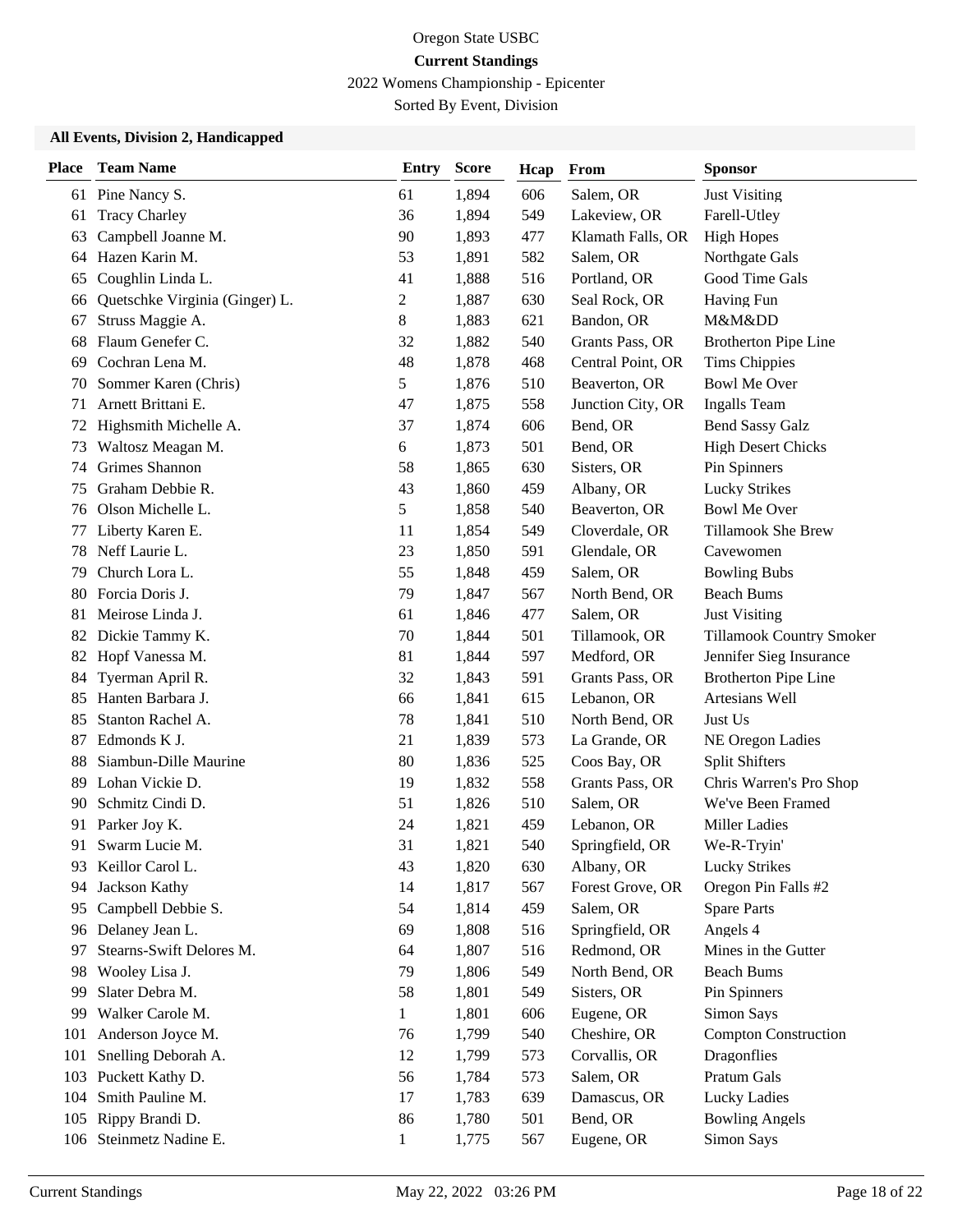2022 Womens Championship - Epicenter

Sorted By Event, Division

### **All Events, Division 2, Handicapped**

| <b>Place</b> | <b>Team Name</b>       | Entry | <b>Score</b> | Hcap | From             | <b>Sponsor</b>              |
|--------------|------------------------|-------|--------------|------|------------------|-----------------------------|
| 106          | Tucker Laura L.        | 21    | 1,775        | 549  | La Grande, OR    | NE Oregon Ladies            |
| 108          | Thompson Deniece S.    | 35    | 1,766        | 597  | Myrtle Creek, OR | Cable Team                  |
| 109          | Barnes Mary E.         | 80    | 1,765        | 516  | Coos Bay, OR     | <b>Split Shifters</b>       |
| 110          | Sperle Amanda N.       | 33    | 1,751        | 615  | Lebanon, OR      | The Outsiders               |
| 111          | McClung Sharon V.      | 2     | 1,746        | 468  | Seal Rock, OR    | Having Fun                  |
| 112          | Ghormley Patricia A.   | 50    | 1,745        | 501  | Salem, OR        | C M A                       |
| 113          | Venable Jan            | 80    | 1,737        | 582  | Coos Bay, OR     | <b>Split Shifters</b>       |
| 114          | Roebuck Edith M.       | 38    | 1,726        | 549  | Bend, OR         | Ups and Downs               |
| 115          | Wilds-Vanecek Linda L. | 50    | 1,722        | 540  | Salem, OR        | C M A                       |
| 116          | Versolenko Margaret M. | 55    | 1,715        | 486  | Salem, OR        | <b>Bowling Bubs</b>         |
| 117          | Copeland Virginia C.   | 32    | 1,708        | 597  | Grants Pass, OR  | <b>Brotherton Pipe Line</b> |
| 118          | Smith Linda C.         | 29    | 1,703        | 540  | Salem, OR        | Jackson Auto Body           |
| 119          | Cordova Virginia       | 77    | 1,700        | 606  | Springfield, OR  | Happy Feet                  |
| 120          | O'dell Susie B.        | 17    | 1,670        | 549  | Damascus, OR     | Lucky Ladies                |
| 121          | Estes Sharon Lou       | 61    | 1,616        | 630  | Salem, OR        | <b>Just Visiting</b>        |
| 122          | Lundry Judy            | 30    | 1,525        | 582  | Dillard, OR      | <b>Lundry Construction</b>  |
| 123          | Wiser Teresa           | 91    | 1,346        | 334  | Oregon City, OR  | Ladies Strike Force         |
|              | 124 Wodesky Taylor A.  | 91    | 1,185        | 318  | Oregon City, OR  | Ladies Strike Force         |

|    |                        |    | <b>Score</b> | Hcap | From              | <b>Sponsor</b>              |
|----|------------------------|----|--------------|------|-------------------|-----------------------------|
| 1  | Ingerman Brianna       | 46 | 2,145        | 801  | Klamath Falls, OR | Split Ends                  |
| 2  | Patenode Diane         | 3  | 2,122        | 810  | Yoncalla, OR      | Golden Girls                |
| 3  | Shepherd Stephanie M.  | 26 | 2,092        | 672  | Baker City, OR    | <b>Gutter Done</b>          |
| 4  | <b>Bryant Marnie</b>   | 16 | 2,090        | 849  | Winston, OR       | Oregon Pin Falls #4         |
| 5. | Fox Cheryl A.          | 84 | 2,075        | 891  | Medford, OR       | RollDrinkRepeat             |
| 6  | Taylor Peyton M.       | 60 | 2,071        | 744  | Roseburg, OR      | <b>Touchstone Engraving</b> |
| 7  | Flug Vicky             | 78 | 2,063        | 777  | North Bend, OR    | Just Us                     |
| 8  | Lanning Kasey L.       | 92 | 2,056        | 810  | Klamath Falls, OR | <b>Near Misses</b>          |
| 9  | Hale Cindi S.          | 49 | 2,055        | 915  | Salem, OR         | Mothers & Daughters         |
| 10 | Burdge Amanda          | 51 | 2,035        | 1101 | Salem, OR         | We've Been Framed           |
| 11 | Madden Theresa G.      | 23 | 2,033        | 792  | Glendale, OR      | Cavewomen                   |
| 12 | Mcdonald Adalia        | 86 | 2,031        | 663  | Bend, OR          | <b>Bowling Angels</b>       |
| 13 | Shilts Fawn M.         | 15 | 2,015        | 654  | Roseburg, OR      | Oregon Pin Falls #3         |
| 14 | Pacheco Susan          | 3  | 2,011        | 759  | Yoncalla, OR      | Golden Girls                |
| 15 | Kalowski Elizabeth J.  | 12 | 2,010        | 1125 | Corvallis, OR     | Dragonflies                 |
| 16 | Lynch Geraldine L.     | 13 | 2,008        | 648  | Idleyld, OR       | Oregon Pin Falls #1         |
| 17 | Cavinato-Horst Anna G. | 21 | 2,006        | 711  | La Grande, OR     | NE Oregon Ladies            |
| 18 | Carroll Nancy G.       | 52 | 2,003        | 654  | Salem, OR         | Firebird 1                  |
| 18 | Lawless Janice P.      | 19 | 2,003        | 648  | Grants Pass, OR   | Chris Warren's Pro Shop     |
| 20 | Londo Carol J.         | 59 | 1,994        | 711  | Baker City, OR    | Ten Down                    |
| 21 | Leffler Kari L.        | 20 | 1,990        | 687  | Coquille, OR      | <b>Who Cares</b>            |
| 22 | Fiegi LeDawn H.        | 85 | 1,989        | 744  | Central Point, OR | Kiss My Average             |
| 23 | Giannelli Lori         | 57 | 1,986        | 678  | Grants Pass, OR   | <b>DMJ</b> Shuttles         |
| 24 | Berry Pamela M.        | 42 | 1,979        | 648  | Cottage Grove, OR | OFI Turbo Girls             |
| 25 | Sternberg Jerri R.     | 82 | 1,975        | 678  | Lebanon, OR       | Nendel Seed Storage         |
| 25 | Hutchinson Amy M.      | 92 | 1,975        | 720  | Klamath Falls, OR | Near Misses                 |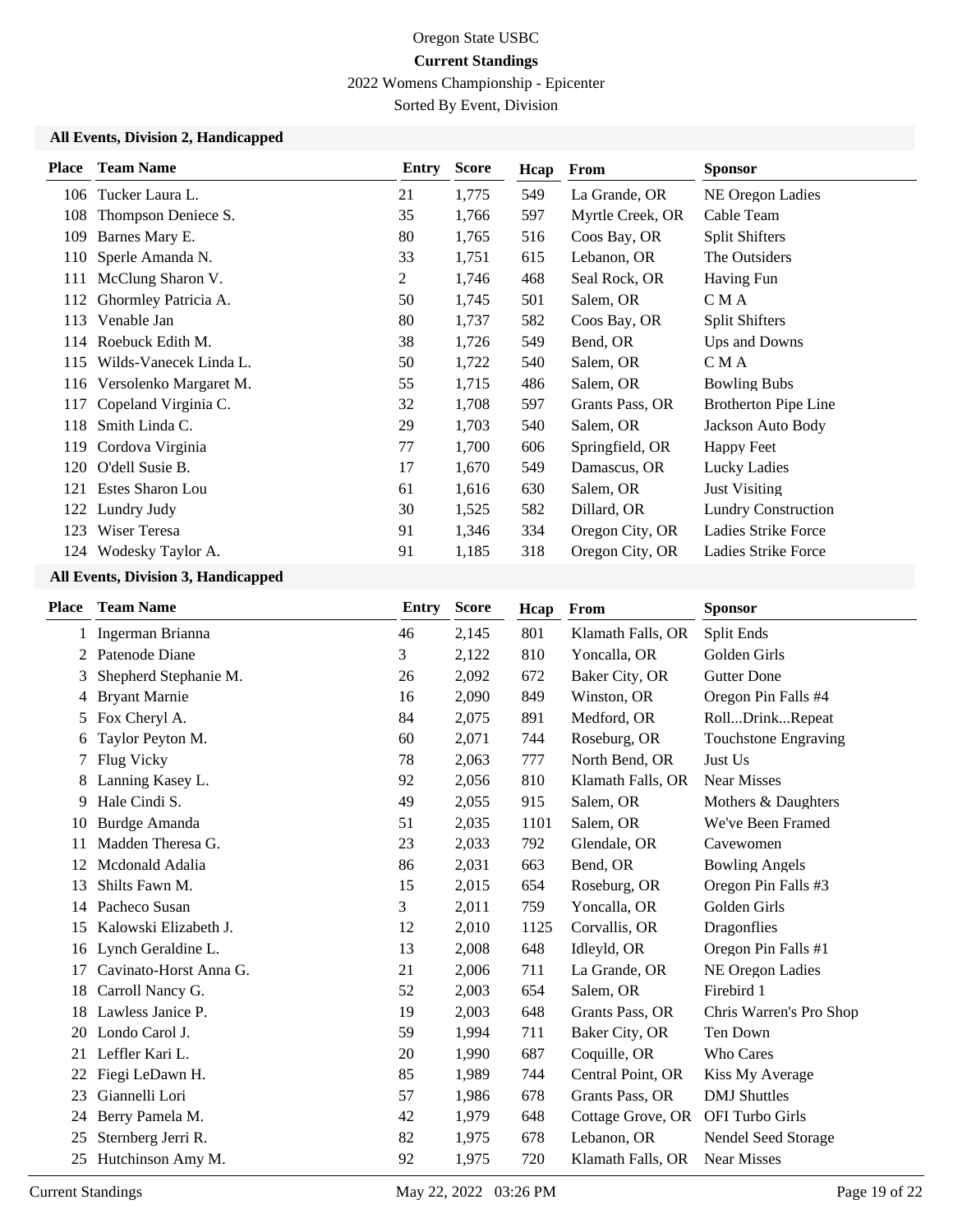2022 Womens Championship - Epicenter

Sorted By Event, Division

| <b>Place</b> | <b>Team Name</b>         | <b>Entry</b>   | <b>Score</b> | Hcap | From              | <b>Sponsor</b>              |
|--------------|--------------------------|----------------|--------------|------|-------------------|-----------------------------|
| 27           | Wiesinger Cheryl A.      | 74             | 1,969        | 897  | Corvallis, OR     | 3 Beavs & a Quack           |
| 28           | Sieg Jennifer A.         | 81             | 1,967        | 678  | Medford, OR       | Jennifer Sieg Insurance     |
| 29           | Hawk Dolly J.            | 34             | 1,961        | 702  | Klamath Falls, OR | <b>Bowling Broads</b>       |
| 30           | Baskin Jadyn L.          | 66             | 1,956        | 801  | Lebanon, OR       | Artesians Well              |
| 30           | Tull Elsie F.            | 77             | 1,956        | 816  | Springfield, OR   | <b>Happy Feet</b>           |
| 32           | <b>Colton Shelah</b>     | 30             | 1,953        | 654  | Dillard, OR       | <b>Lundry Construction</b>  |
| 33           | Carpenter Linda L.       | 68             | 1,951        | 801  | Springfield, OR   | 4 Angels                    |
| 34           | Moon Angela M.           | 75             | 1,948        | 768  | Salem, OR         | McCurdy Team                |
| 34           | Lucero Rene C.           | 14             | 1,948        | 729  | Forest Grove, OR  | Oregon Pin Falls #2         |
| 36           | Farkas Denise            | 76             | 1,947        | 735  | Cheshire, OR      | <b>Compton Construction</b> |
| 37           | Carroll Hayley A.        | 52             | 1,944        | 921  | Salem, OR         | Firebird 1                  |
| 38           | Baldwin Christina M.     | 85             | 1,942        | 834  | Central Point, OR | Kiss My Average             |
| 39           | Lightle Debe             | 36             | 1,931        | 711  | Lakeview, OR      | Farell-Utley                |
| 40           | Blair Rachel E.          | 83             | 1,918        | 729  | Salem, OR         | Just for Fun                |
| 41           | Gates Cynthia (Syndi) J. | 52             | 1,917        | 801  | Salem, OR         | Firebird 1                  |
| 42           | Isaacson Sandi J.        | 39             | 1,916        | 648  | Prineville, OR    | Strikeforce II              |
| 42           | Huddleston Carol S.      | 47             | 1,916        | 744  | Junction City, OR | <b>Ingalls</b> Team         |
| 44           | Miller Kay               | $\overline{c}$ | 1,914        | 720  | Seal Rock, OR     | Having Fun                  |
| 45           | Plumlee Carol K.         | 72             | 1,912        | 648  | Myrtle Creek, OR  | <b>Bryant Team</b>          |
| 46           | Green Kelsie J.          | 9              | 1,910        | 648  | Molalla, OR       | Milwaukie Ladies            |
| 47           | Sperle Kellie J.         | 33             | 1,908        | 759  | Lebanon, OR       | The Outsiders               |
| 48           | Kirkland Janice          | 55             | 1,902        | 648  | Salem, OR         | <b>Bowling Bubs</b>         |
| 49           | Mueller Lori K.          | 24             | 1,898        | 768  | Lebanon, OR       | <b>Miller Ladies</b>        |
| 50           | Horning Ashley M.        | 43             | 1,894        | 1083 | Albany, OR        | <b>Lucky Strikes</b>        |
| 50           | Fry Wendy                | 3              | 1,894        | 882  | Yoncalla, OR      | Golden Girls                |
| 50           | Gledhill Natalie G.      | 9              | 1,894        | 744  | Molalla, OR       | Milwaukie Ladies            |
| 53           | Grider Hannah N.         | 70             | 1,893        | 759  | Tillamook, OR     | Tillamook Country Smoker    |
| 54           | Hanson Debra K.          | 75             | 1,891        | 654  | Salem, OR         | McCurdy Team                |
| 55           | <b>Wallace Debbie</b>    | 60             | 1,884        | 759  | Roseburg, OR      | Touchstone Engraving        |
| 56           | Powell Linda A.          | 34             | 1,881        | 816  | Klamath Falls, OR | <b>Bowling Broads</b>       |
| 57           | Judson Gwendolyn J.      | 53             | 1,880        | 672  | Salem, OR         | Northgate Gals              |
| 58           | Kohanek Elsie J.         | 56             | 1,879        | 759  | Salem, OR         | Pratum Gals                 |
| 58           | Struble Karie A.         | 74             | 1,879        | 864  | Corvallis, OR     | 3 Beavs & a Quack           |
| 58           | Tyree Vicky L.           | $\overline{2}$ | 1,879        | 678  | Seal Rock, OR     | Having Fun                  |
| 58           | Kinkaid Sherry A.        | 29             | 1,879        | 687  | Salem, OR         | Jackson Auto Body           |
| 58           | Siemers Liane A.         | 33             | 1,879        | 672  | Lebanon, OR       | The Outsiders               |
| 63           | Sartain Jackie L.        | 37             | 1,872        | 1083 | Bend, OR          | <b>Bend Sassy Galz</b>      |
| 64           | Oliveira Emily M.        | 10             | 1,870        | 654  | Central Point, OR | San George Estates          |
| 65           | Eck Laurie A.            | 74             | 1,867        | 678  | Corvallis, OR     | 3 Beavs & a Quack           |
| 65           | Taylor Jennifer          | 92             | 1,867        | 834  | Klamath Falls, OR | <b>Near Misses</b>          |
| 67           | Hall Patricia A.         | 34             | 1,863        | 915  | Klamath Falls, OR | <b>Bowling Broads</b>       |
| 68           | Duckworth Shirley B.     | 9              | 1,859        | 783  | Molalla, OR       | Milwaukie Ladies            |
| 69           | Evans Luetta P.          | 79             | 1,857        | 663  | North Bend, OR    | <b>Beach Bums</b>           |
| 69           | Griffin Debbie M.        | 82             | 1,857        | 678  | Lebanon, OR       | Nendel Seed Storage         |
| 71           | Hannah Donna D.          | 8              | 1,851        | 696  | Bandon, OR        | M&Mⅅ                        |
| 72           | Eveland-Dewan Aubrey M.  | 12             | 1,850        | 654  | Corvallis, OR     | Dragonflies                 |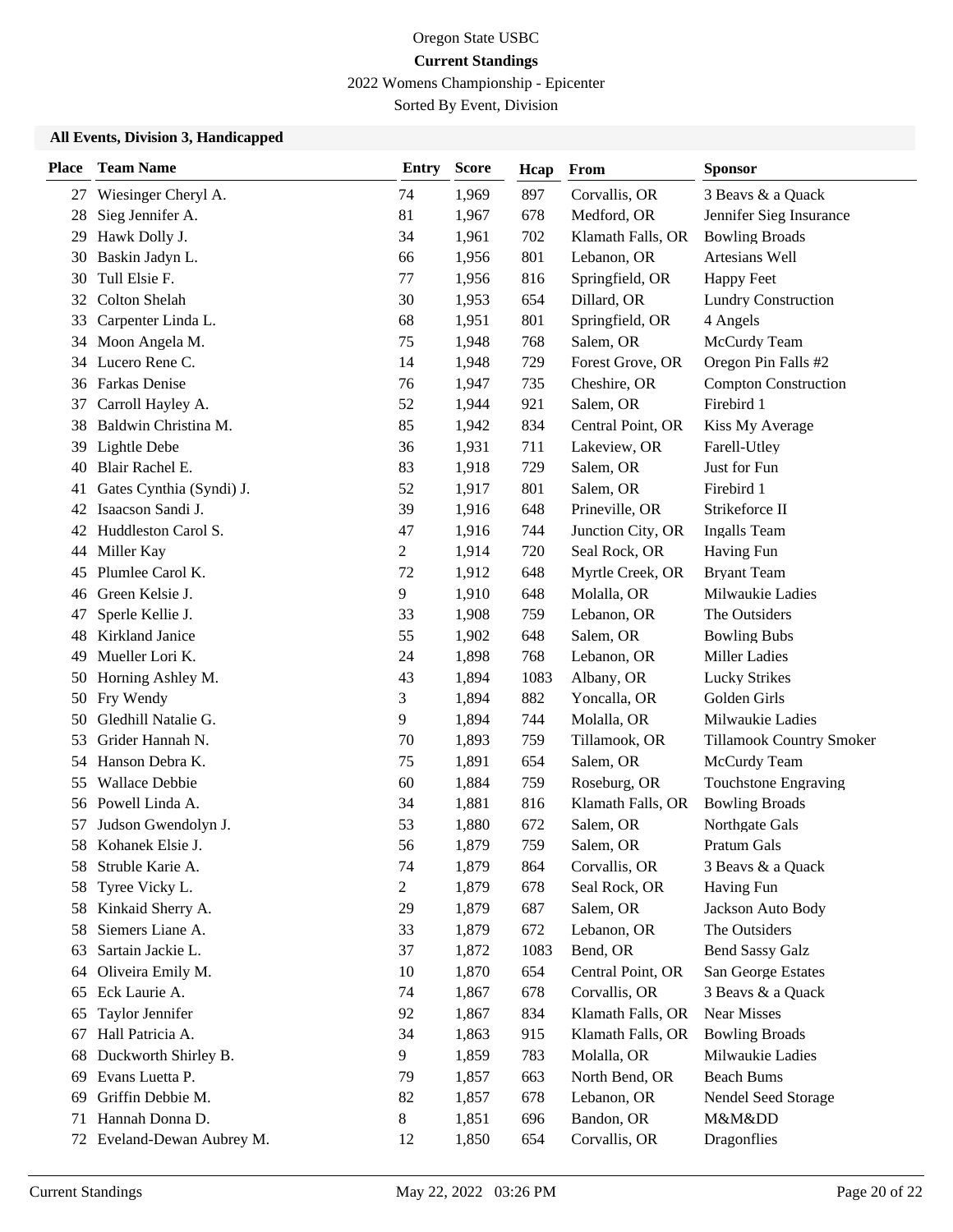2022 Womens Championship - Epicenter

Sorted By Event, Division

| <b>Place</b> | <b>Team Name</b>        | <b>Entry</b> | <b>Score</b> | Hcap | From              | <b>Sponsor</b>              |
|--------------|-------------------------|--------------|--------------|------|-------------------|-----------------------------|
| 73           | Williams Danielle R.    | 86           | 1,849        | 735  | Bend, OR          | <b>Bowling Angels</b>       |
| 73           | <b>Beer Susan</b>       | 94           | 1,849        | 672  | Eagle Point, OR   | <b>Fisher Trucking</b>      |
| 75           | Waggoner Michelle       | 16           | 1,847        | 858  | Winston, OR       | Oregon Pin Falls #4         |
| 76           | Lusson Summer S.        | 47           | 1,846        | 654  | Junction City, OR | <b>Ingalls Team</b>         |
|              | 76 Poteet Deb L.        | 73           | 1,846        | 744  | Lebanon, OR       | James Gang                  |
| 76           | Haggerty Martha J.      | 17           | 1,846        | 783  | Damascus, OR      | Lucky Ladies                |
| 79           | Beaudoin Terri A.       | 41           | 1,839        | 720  | Portland, OR      | Good Time Gals              |
| 79           | Roberts Lorna G.        | 77           | 1,839        | 711  | Springfield, OR   | <b>Happy Feet</b>           |
| 81           | <b>England Patricia</b> | 84           | 1,838        | 897  | Medford, OR       | RollDrinkRepeat             |
| 82           | Allen Barbara A.        | 32           | 1,837        | 654  | Grants Pass, OR   | <b>Brotherton Pipe Line</b> |
| 83           | Davis Melissa J.        | 51           | 1,832        | 744  | Salem, OR         | We've Been Framed           |
| 84           | Geil Sandy              | 73           | 1,828        | 687  | Lebanon, OR       | James Gang                  |
| 85           | Ferguson Lois A.        | 43           | 1,826        | 801  | Albany, OR        | <b>Lucky Strikes</b>        |
| 86           | Kelly June E.           | 78           | 1,820        | 672  | North Bend, OR    | Just Us                     |
| 87           | Grittman Lucy           | 58           | 1,819        | 729  | Sisters, OR       | Pin Spinners                |
| 88           | Steenson Carol J.       | 56           | 1,818        | 654  | Salem, OR         | Pratum Gals                 |
| 89           | Chalbeck Alisha C.      | 38           | 1,817        | 810  | Bend, OR          | Ups and Downs               |
| 90           | Gale Beckie             | 58           | 1,816        | 687  | Sisters, OR       | Pin Spinners                |
| 91           | Wallace Linda M.        | 23           | 1,814        | 687  | Glendale, OR      | Cavewomen                   |
| 92           | Hamilton Cassy C.       | 70           | 1,811        | 735  | Tillamook, OR     | Tillamook Country Smoker    |
| 93           | Neuberger Stephanie A.  | 5            | 1,810        | 858  | Beaverton, OR     | <b>Bowl Me Over</b>         |
| 94           | <b>Welton Yvonne</b>    | 30           | 1,809        | 696  | Dillard, OR       | <b>Lundry Construction</b>  |
| 95           | Pfeil Sandra L.         | 81           | 1,807        | 711  | Medford, OR       | Jennifer Sieg Insurance     |
| 96           | Roberts Kendall A.      | 20           | 1,799        | 930  | Coquille, OR      | Who Cares                   |
| 97           | Clark Tangie M.         | 89           | 1,798        | 696  | Cottage Grove, OR | Grove Girls                 |
| 98           | Hoy Cynthia             | 57           | 1,796        | 663  | Grants Pass, OR   | <b>DMJ</b> Shuttles         |
| 99           | <b>Welty Karen</b>      | 60           | 1,793        | 858  | Roseburg, OR      | Touchstone Engraving        |
| 100          | Tieskie Marcy J.        | 68           | 1,792        | 792  | Springfield, OR   | 4 Angels                    |
| 100          | Maitlen Teresa A.       | 76           | 1,792        | 792  | Cheshire, OR      | <b>Compton Construction</b> |
| 102          | Moldenhauer Karen M.    | 37           | 1,787        | 882  | Bend, OR          | <b>Bend Sassy Galz</b>      |
| 102          | Burlingame Karen E.     | 41           | 1,787        | 702  | Portland, OR      | Good Time Gals              |
|              | 102 McNeill Wendy L.    | 89           | 1,787        | 678  | Cottage Grove, OR | Grove Girls                 |
|              | 105 Hoag Terri R.       | 53           | 1,781        | 954  | Salem, OR         | Northgate Gals              |
| 106          | Watson Celia B.         | 53           | 1,780        | 696  | Salem, OR         | Northgate Gals              |
| 107          | Gillett Shirley L.      | 49           | 1,778        | 735  | Salem, OR         | Mothers & Daughters         |
| 108          | Webster Dana D.         | 79           | 1,771        | 783  | North Bend, OR    | <b>Beach Bums</b>           |
| 109          | Goodson Patty R.        | 17           | 1,766        | 678  | Damascus, OR      | Lucky Ladies                |
| 110          | Holloway Sheila P.      | 36           | 1,764        | 810  | Lakeview, OR      | Farell-Utley                |
| 111          | McCullough Kathy B.     | 10           | 1,760        | 720  | Central Point, OR | San George Estates          |
| 112          | Ingalls Susie N.        | 47           | 1,752        | 696  | Junction City, OR | <b>Ingalls Team</b>         |
| 112          | Gurney Donna J.         | 10           | 1,752        | 720  | Central Point, OR | San George Estates          |
| 114          | Bayless Doris M.        | 49           | 1,744        | 810  | Salem, OR         | Mothers & Daughters         |
| 115          | Christiansen Diana L.   | 36           | 1,743        | 696  | Lakeview, OR      | Farell-Utley                |
| 116          | Riser Linda             | 64           | 1,739        | 654  | Redmond, OR       | Mines in the Gutter         |
| 117          | Vinson Debra I.         | 61           | 1,724        | 696  | Salem, OR         | <b>Just Visiting</b>        |
| 118          | Garland Teri A.         | 75           | 1,723        | 783  | Salem, OR         | McCurdy Team                |